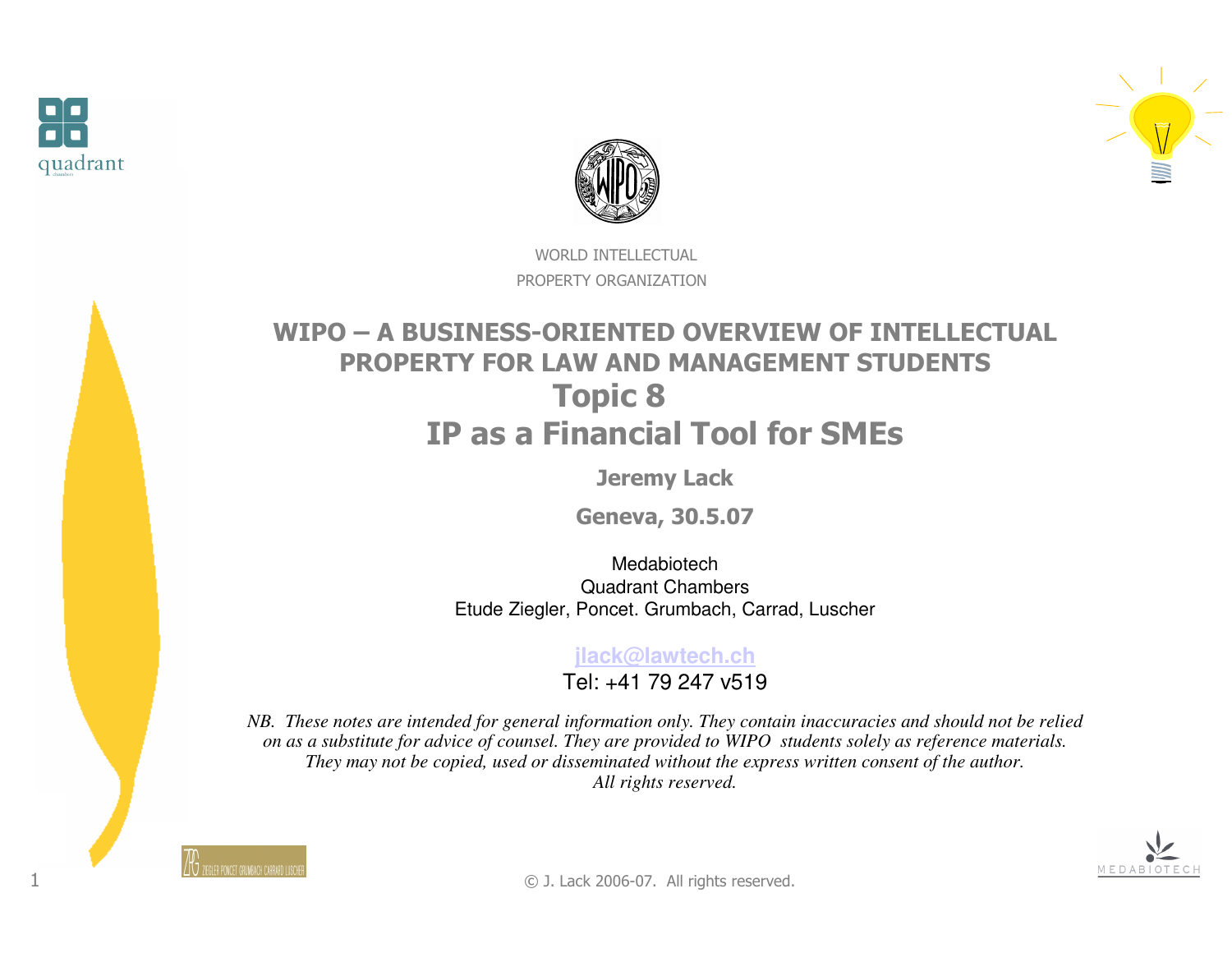

## Today's Agenda





Part I: How to value IP rights and IP business strategies

(Angels, VCs, Companies, Gov'ts, Banks)

Part II: IP as a tool for accessing financing

Part III: IP in Business Plans

2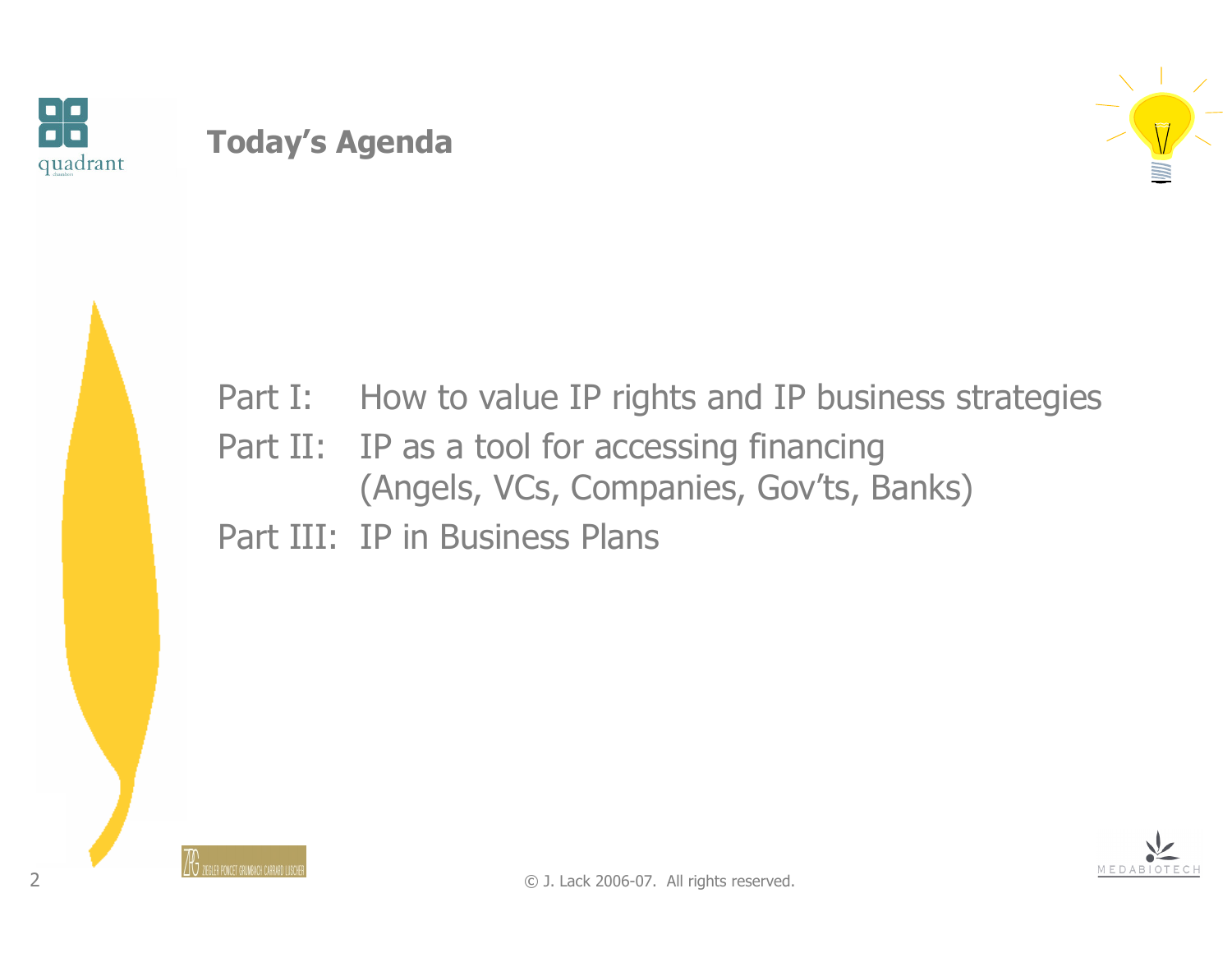



#### 1 – Creation & recognition (IDENTIFY)

- (automatic through registration only)
- a) use the right experts (per country & field)
- b) audits and regular reviews

# 2 – Value Generation (MANAGE)

- a) Preservation
- b) Budget and accounting
- c) Revenue generation (licensing and sales)
- d) Financing considerations

# 3 – Enforcement (PROTECT)

- •Need to budget and plan globally
- •Need to use the right experts at each stage
- •Need to be organized internally & internationally

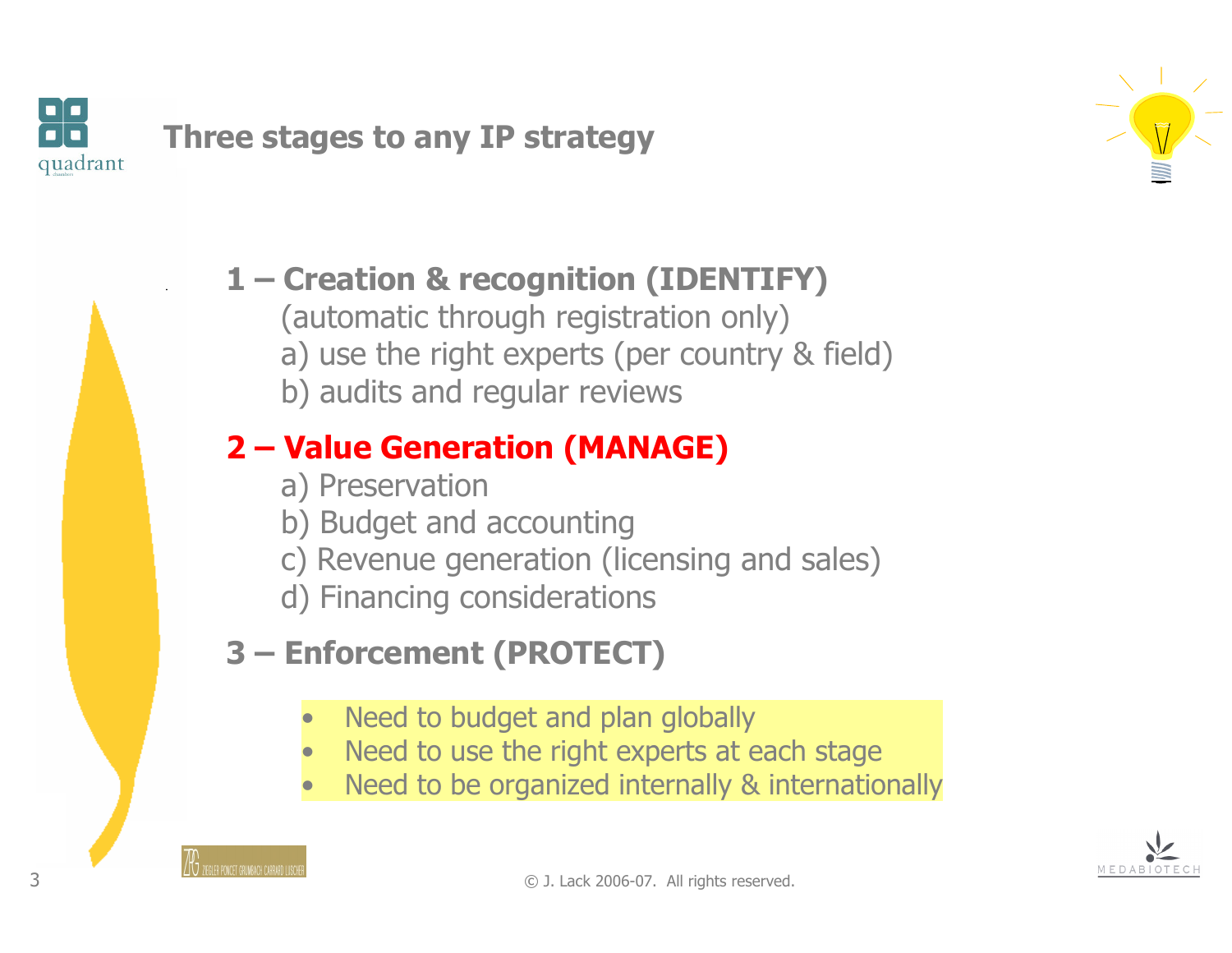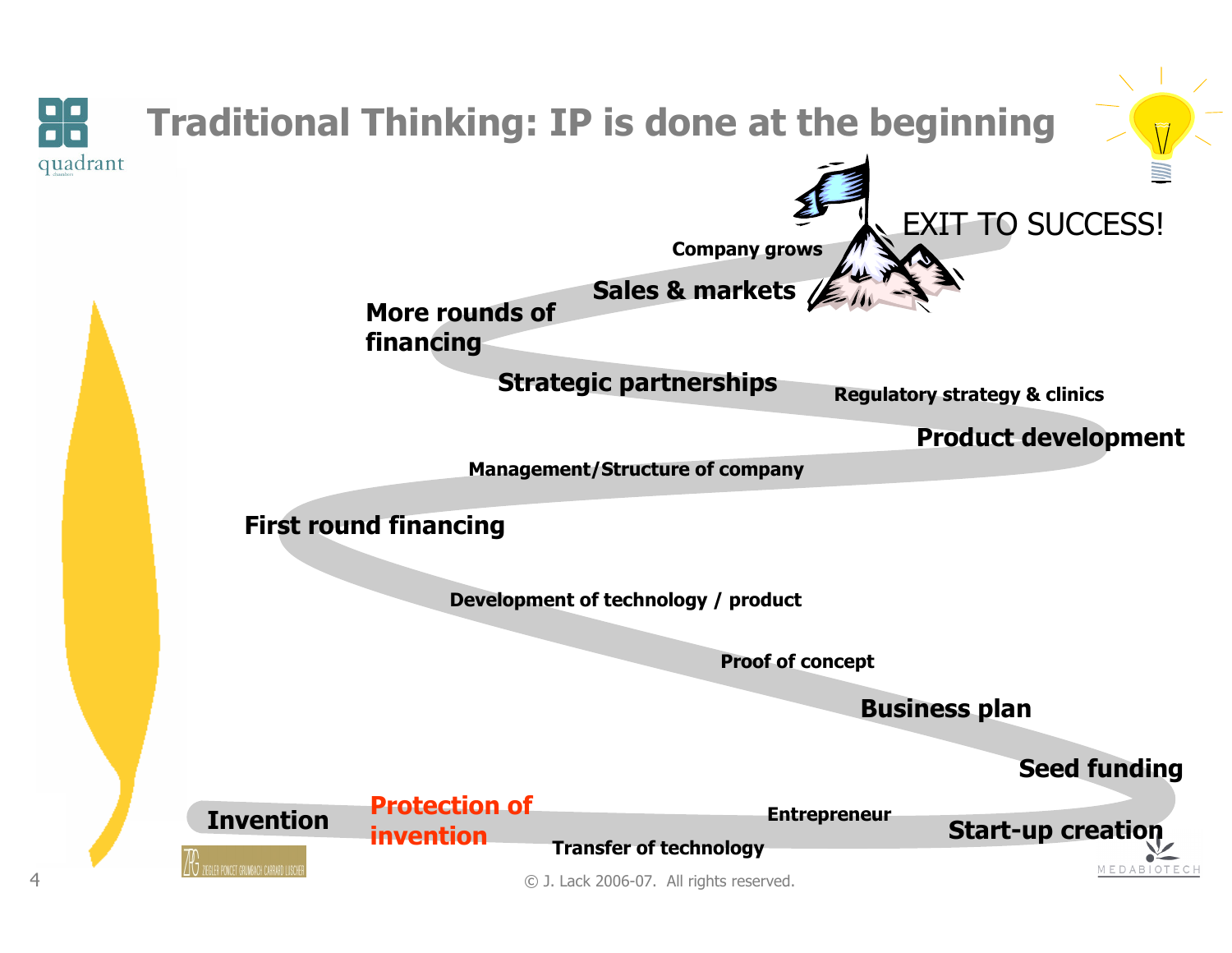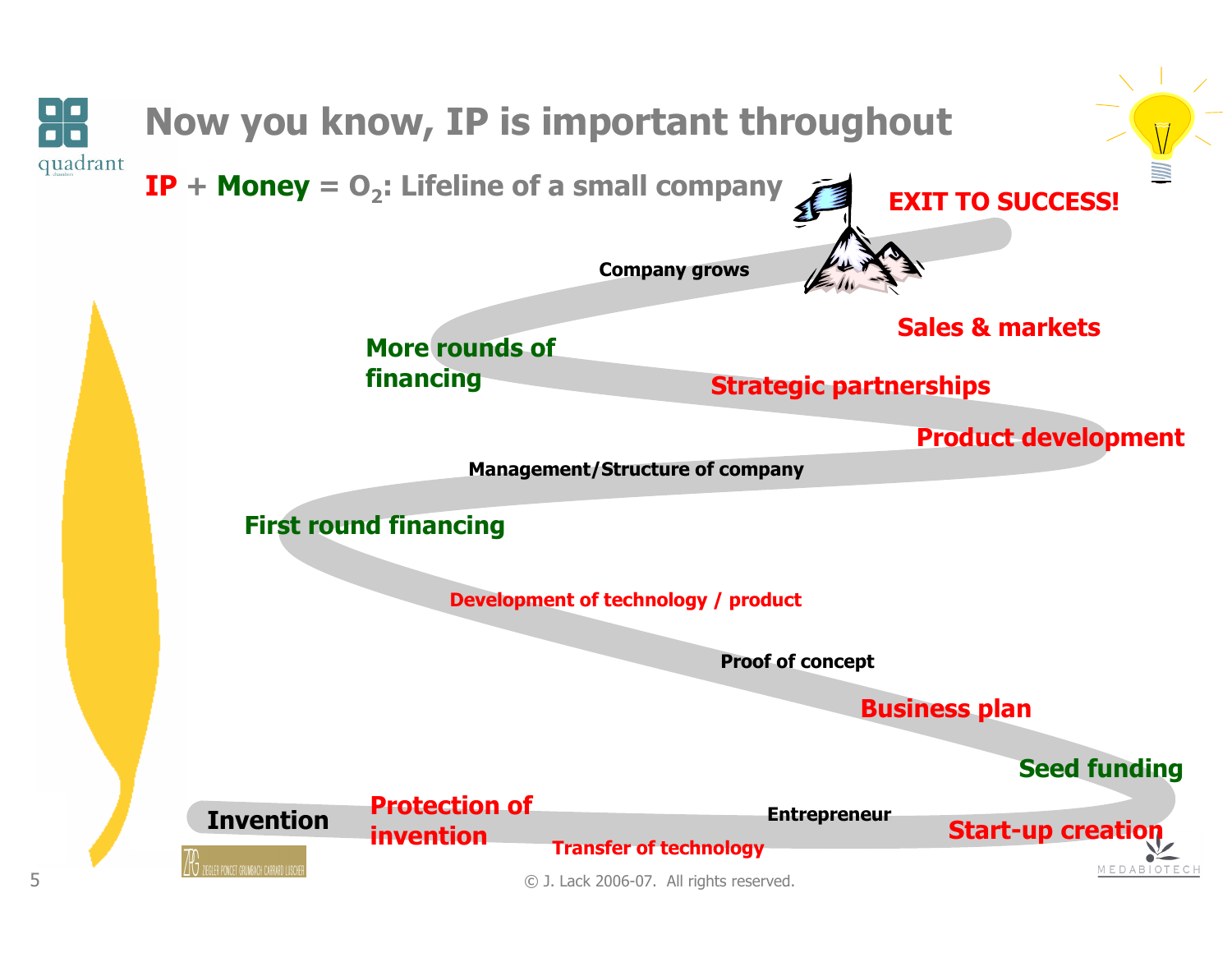



**"Privileges of Ownership"**

- $\bullet$ **Use (1 = Sale of products)**
- •**Sale (2 = Assignment / M&A)**
- **Transfer Part of the Rights (3 = License)**
- $\bullet$ **Merge (4 = JV / Alliance)**
- •**Mortgage**
- •**Gift**

Source: Kelvin King, VALUATION CONSULTING (UK)

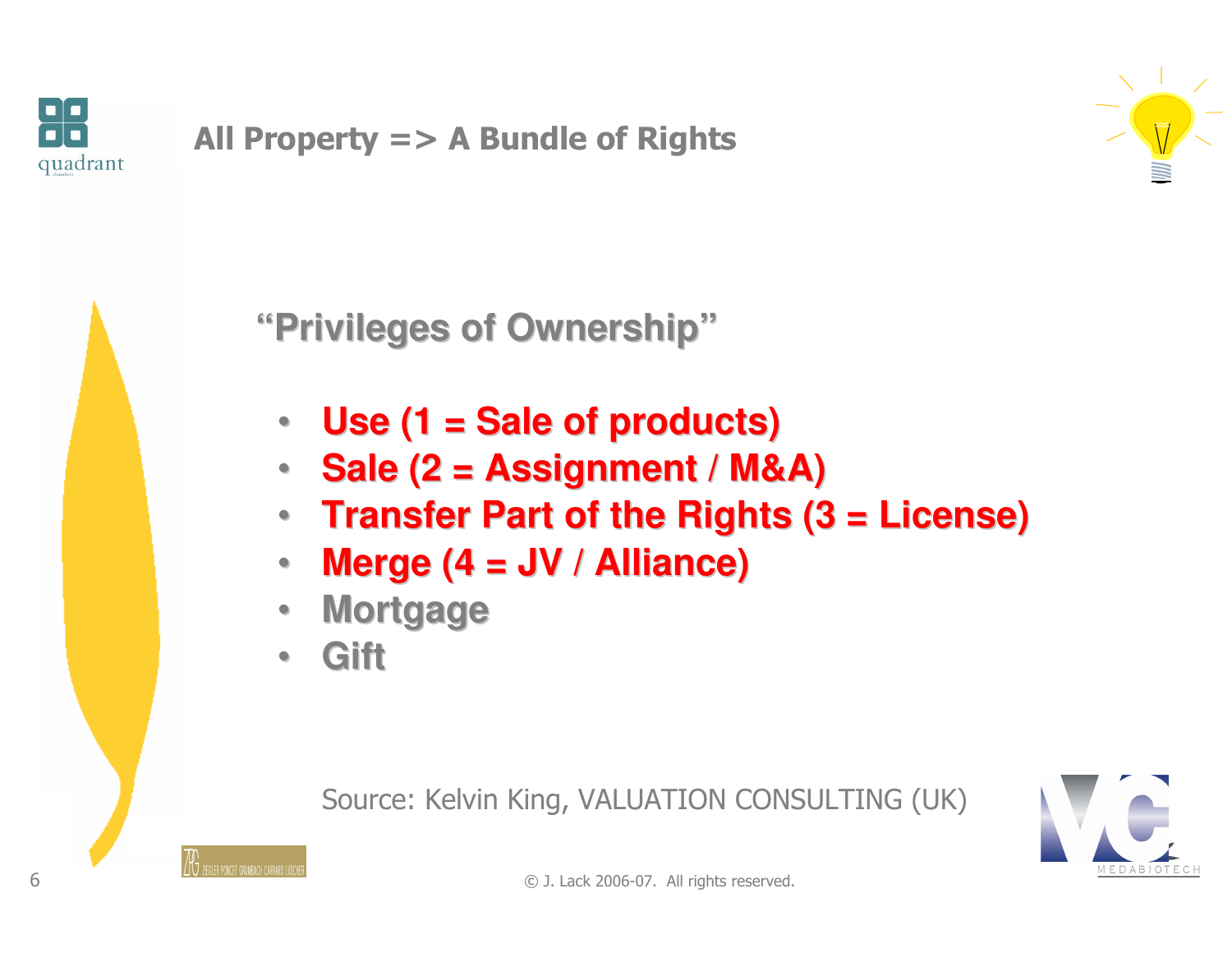

#### IP: Some General Considerations



- Early Stage Companies have no sales or infrastructure. They only have Intellectual Property assets ( $\alpha$ IP  $\alpha$  = people, their know-how, and drive to succeed). They are difficult to value.
- Later Stage Companies are also difficult to value: Intangible assets (i.e., IP) now account for more than 50% of the value of many major multinationals (e.g., Microsoft). Tangible assets are accounted for on balance sheets, but there is no accurate system to value an IP asset. Intangible assets are typically poorly accounted for, leading to requests for reforms.

#### EVEN THE EXPERTS DON'T KNOW WHAT TO DO:

"How appropriate is our system – developed for a world in which physical assets predominated – for an economy in which value increasingly is embodied in ideas rather than tangible capital?"

Alan Greenspan April 4, 2003

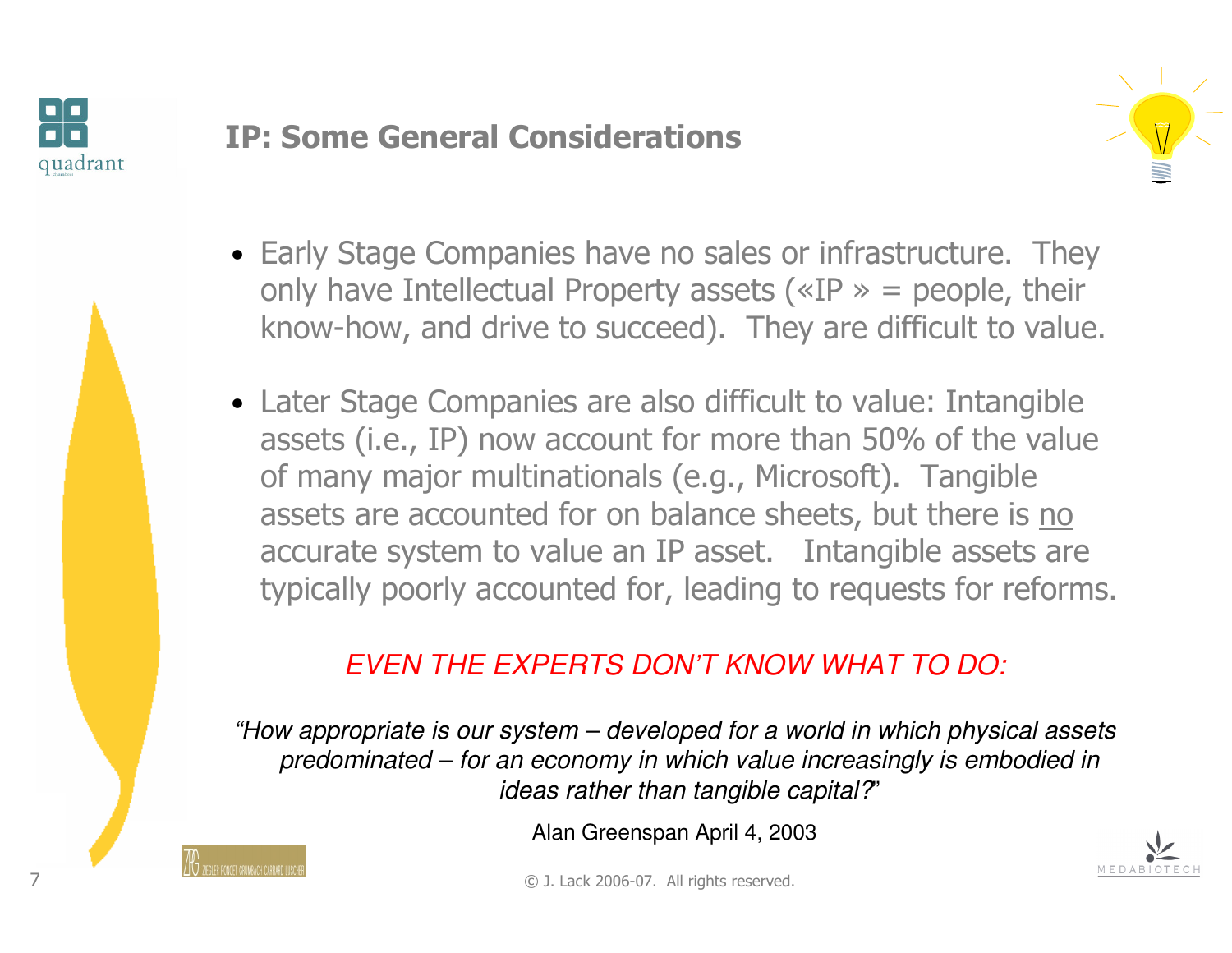



- **Transactional**: Data approach (with possible adjustments). Market approach = "fair market value", "willing buyer & seller" based on comparables
- Cost: "To buy or make?" Is a replacement cost analysis (or "RATNA" analysis) "BATNA" analysis).
- **Income**: Intrinsic value = ability to generate cash flow (e.g., Discounted Cash Flow, "Excess Price", "Residual Income", "Relief From Royalty" etc.)
- **Binomial/Option**: Hi-tech of valuations, and based on detailed decision trees, with probabilities & statistics. Examples: "real options", "binomial models", "Monte Carlo" simulations. They<br>assume the existence of conditional events for the IP to gener assume the existence of conditional events for the IP to generate value, and try to factor them in.

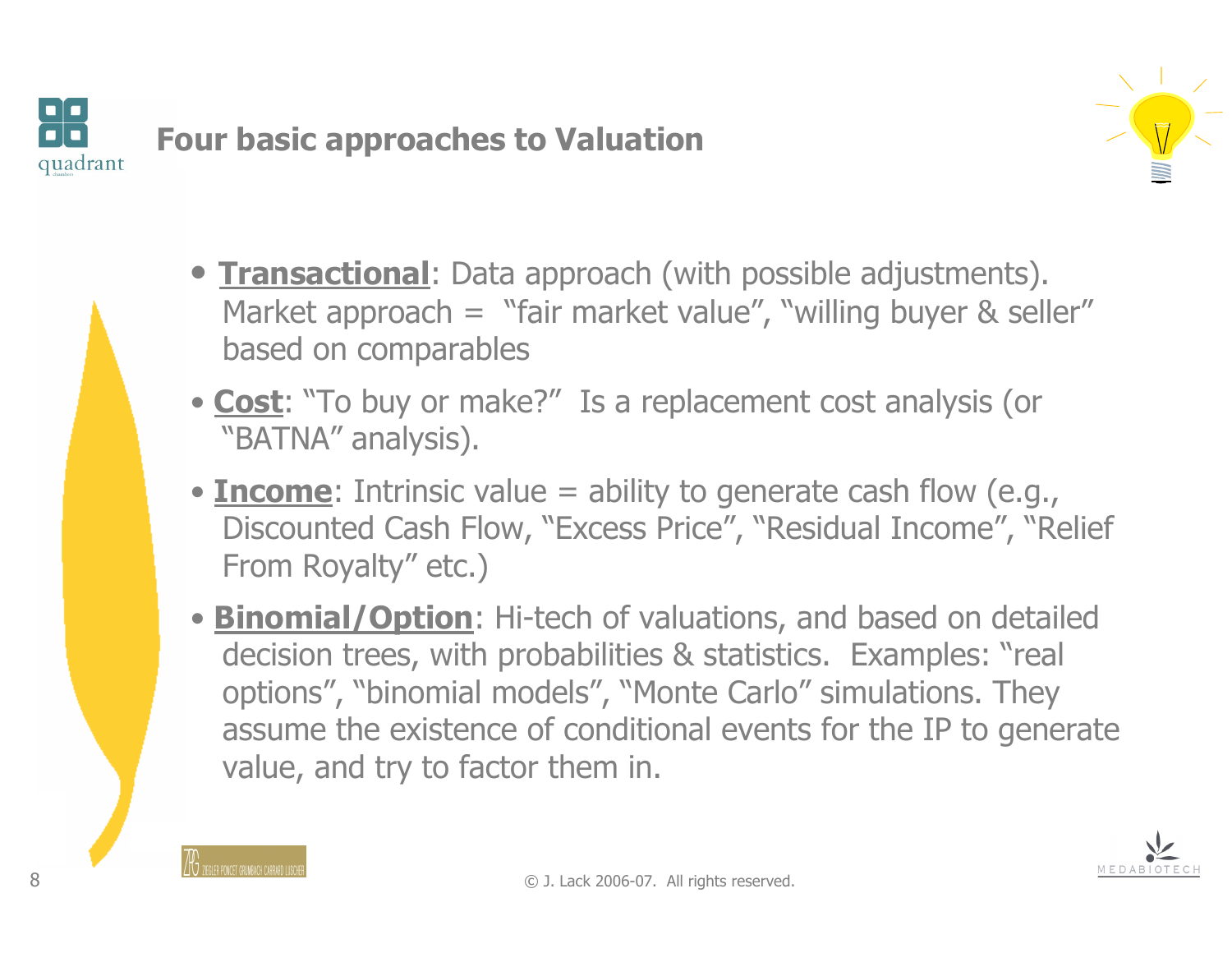



- 1. Historical "Costs plus" basis
- 2. NPVs based on projected probablities, EBITDAs & revenues/DCF calculations
- 3. Benchmarking/Comparable Company analysis (Co. = IP?)<br>4. Rough Rules (e.g., head count, burn rate, multiples, 25%
- 4. Rough Rules (e.g., head count, burn rate, multiples, 25% rule)<br>5. Sophisticated Analyses: e.g., Monte Carlo, Risk-adjusted NPV,
- 5. Sophisticated Analyses: e.g., Monte Carlo, Risk-adjusted NPV,<br>Options Pricing, Portfolio of Real Options, (cf. A. Luehrman *NPV/Black-Scholes Model,* <u>Harvard Bus. Rev.</u> Jul-Aug 1998; R.<br>Razgaitis: *Early-Stage Technologies: Valuations & Pricing* (1999)
- 6. Investor's "Profits minus" basis (e.g., 30% IRR)
- 7. Corporate criteria: market share protection, damage to competitor
- 8. Auctions
- Nothing "empirical". All tools assume key variables. Need to go back to basics every time (track records, market size, market share, freedom to market, barriers to entry, scope of IP rights & their validity and enforceability). BEWARE OF "GIGO" AUTOMATED VALUATIONS!

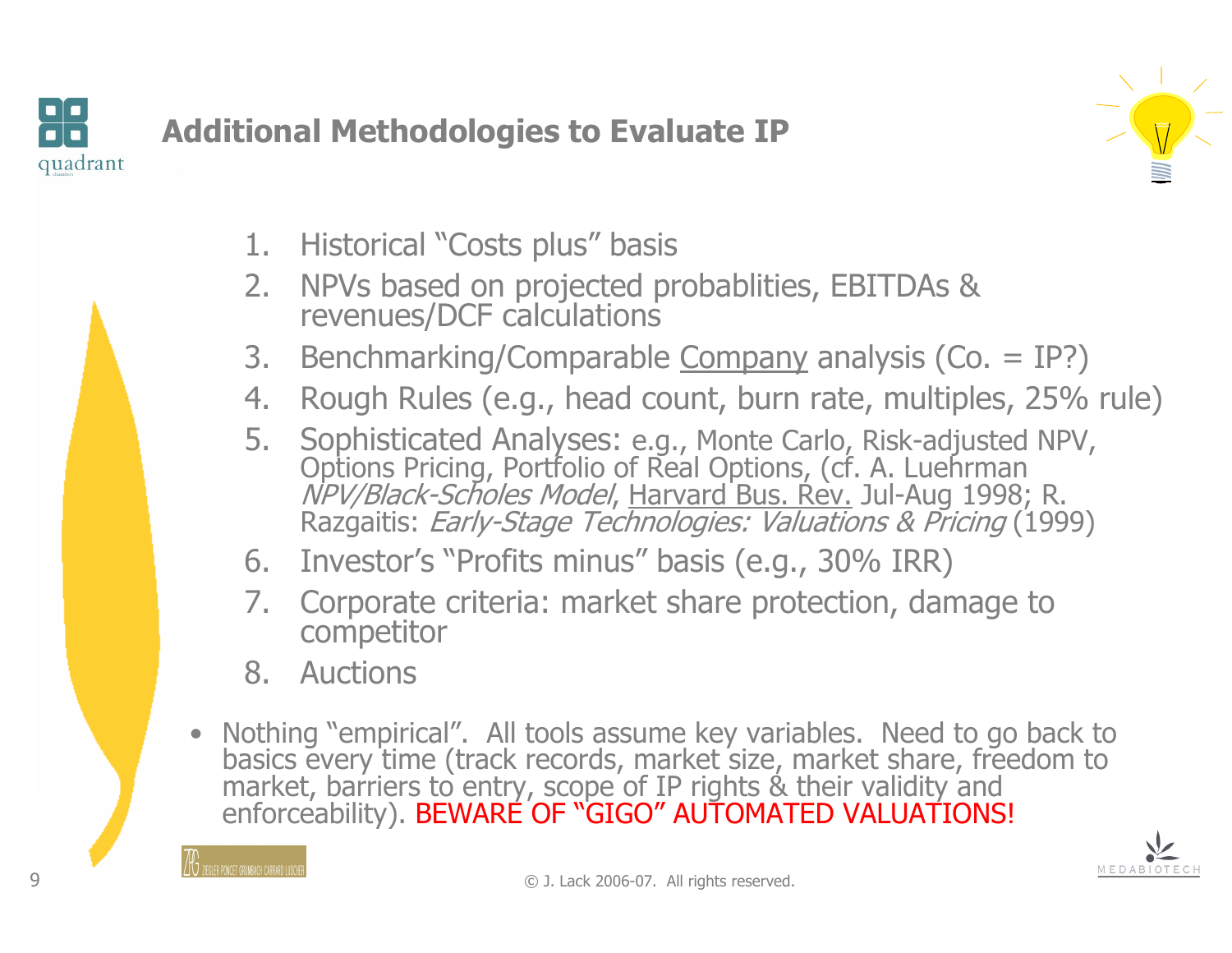





Copyright, Paul Flignor 2006

Four building blocks for a valuation: (NB: These will vary!)**Purpose** – Why are we valuing the assets?<br>**Descrintion** – What are the assets? **Description** – What are the assets?<br>Premise – How will the assets be us **Premise** – How will the assets be used? **Premise** – How will the assets be used?<br>Standard – Who is the target buyer of the assets or valuation?



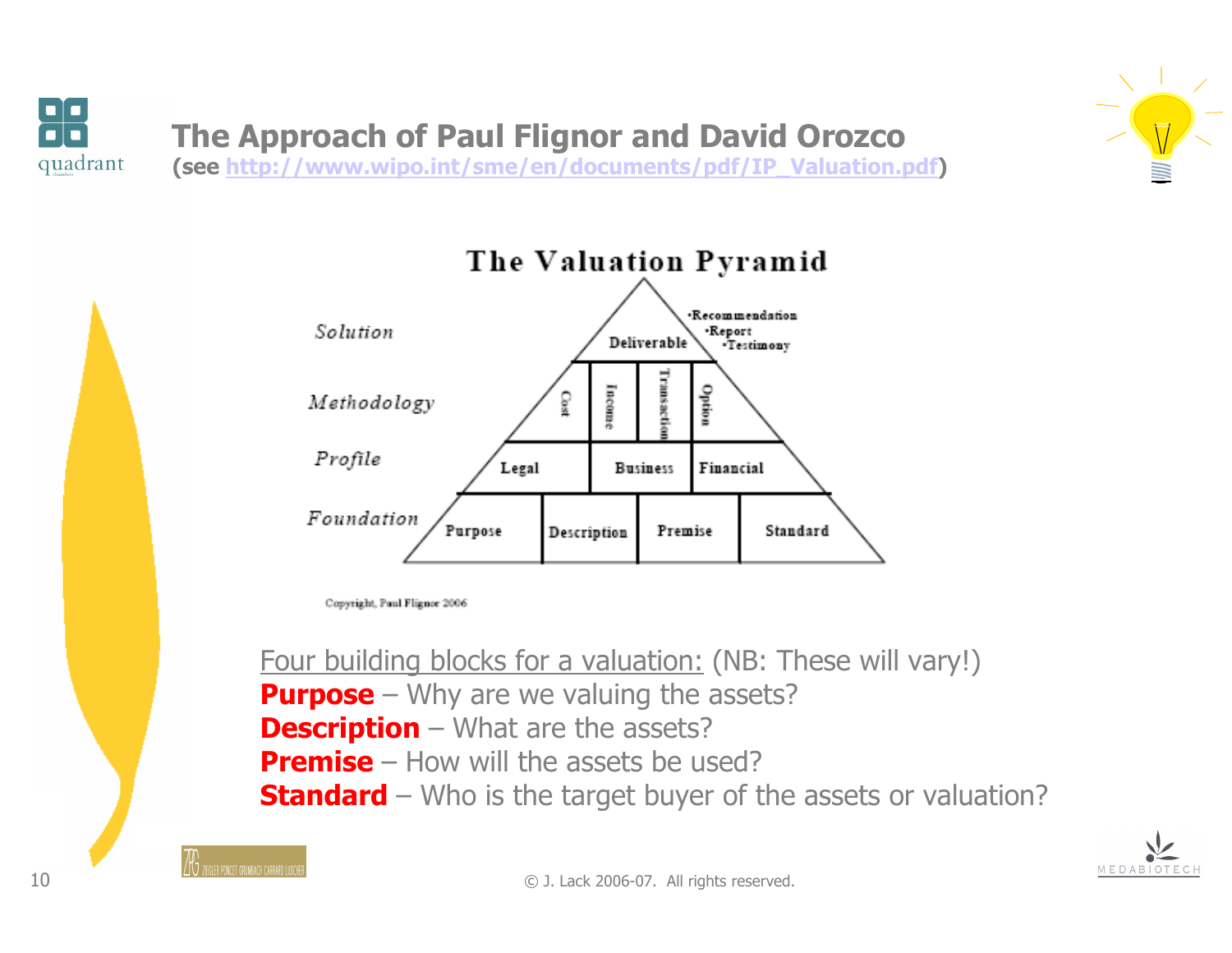

# Flignor & Orozco Blocks 1 & 4 : Six Purposes & Standards



| <b>Transaction - M&amp;A / Licensing</b> | <b>Financial Reporting</b> | <b>Bankruptcy / Reorganization</b> |
|------------------------------------------|----------------------------|------------------------------------|
| Audience:                                | Audience:                  | Audience:                          |
| Management                               | Investors                  | Bankruptcy Judge                   |
| Investors                                | SEC                        | Creditors                          |
| Standards:                               | Standards:                 | Standards:                         |
| Company Specific                         | GAAP                       | Statute / Case law                 |
|                                          | FASB                       | Bank requirements                  |
|                                          |                            |                                    |
| <b>Tax</b>                               | Legal                      | <b>Financing / Securitization</b>  |
| Audience:                                | Audience:                  | Audience:                          |
| IRS, Foreign Tax Authority               | Trial court                | Creditors                          |
| Standards:                               | Standards:                 | Investors                          |
| Per Tax Code (§§ 367; 482; 350;          | "Georgia Pacific"          | Standards:                         |
| 197; 170)                                | "Panduit" Factors          | Statute/ Case law                  |

NB. The standards will depend on the purpose & target audience/buyer for the valuation

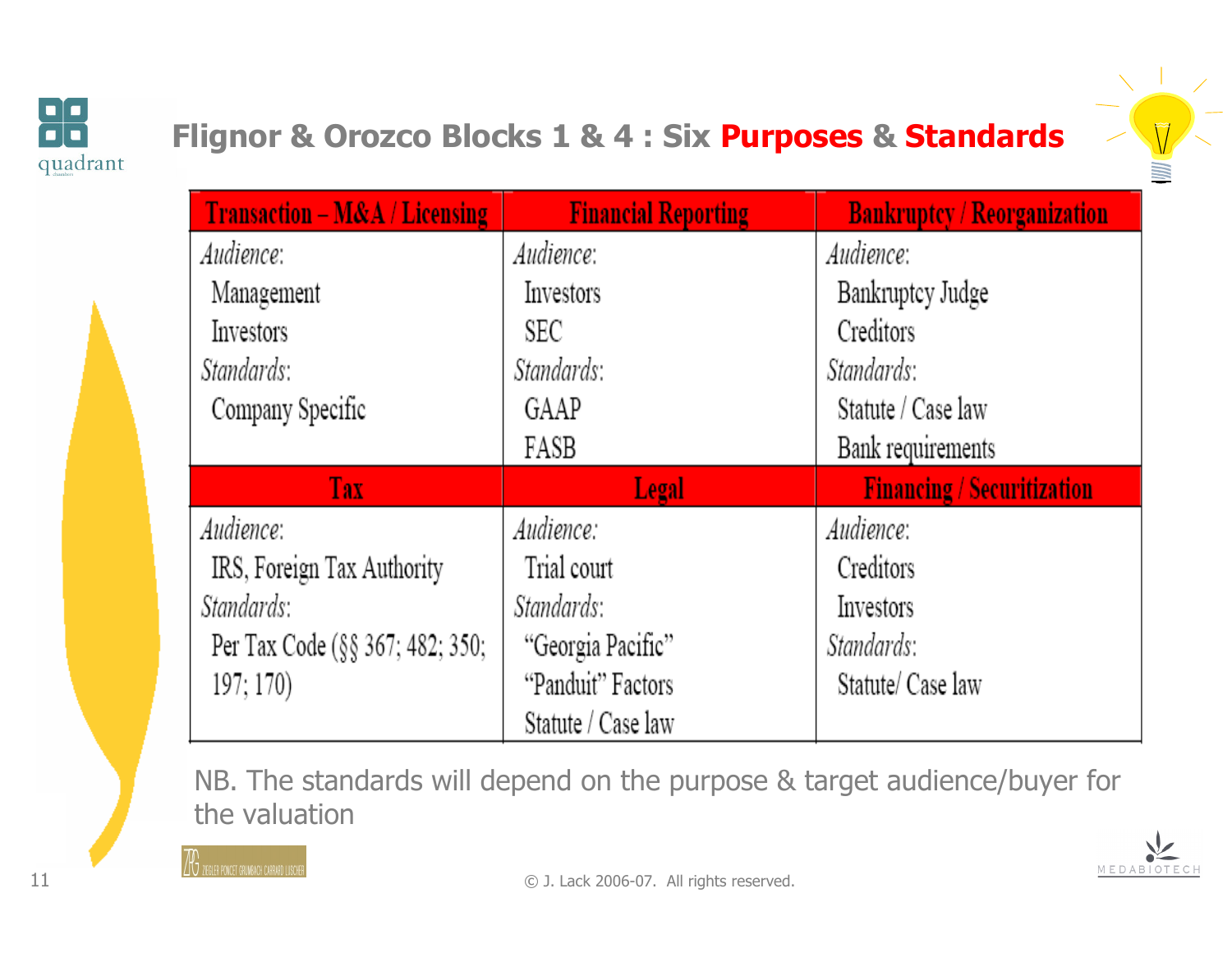

MEDABIOTE

# Flignor & Orozco Block 2: Description of the IP assets

| <b>Type</b>                           | <b>Purpose</b>                                                                                                                                                                                                                                                                                                        | <b>Method of</b><br><b>Creation</b>                                                                   | <b>Potential Lifespan</b>                                                     |
|---------------------------------------|-----------------------------------------------------------------------------------------------------------------------------------------------------------------------------------------------------------------------------------------------------------------------------------------------------------------------|-------------------------------------------------------------------------------------------------------|-------------------------------------------------------------------------------|
| Copyrights /<br><b>Authors Rights</b> | Rights relating to original/creative works, including literary,<br>dramatic, musical, artistic works (incl. software).                                                                                                                                                                                                | Automatic (possible<br>fixation requ't); $\odot$                                                      | Life of author $+50$ -<br>70 years                                            |
| Databases (EU)                        | Additional <i>sui generis</i> rights for substantial investments in<br>obtaining, verifying or presenting data.                                                                                                                                                                                                       | Automatic                                                                                             | 15 years from<br>creation                                                     |
| Trade secrets                         | Rights given to owners of confidential information (technical or<br>commercial) that is valuable, specific, and ascertainable, and<br>which is treated as such.                                                                                                                                                       | Automatic, but must<br>be continuously<br>maintained as such                                          | Indefinite                                                                    |
| <b>Domain Names</b>                   | Right to a unique alpha-numeric address on the Internet, obtained<br>from ICANN.                                                                                                                                                                                                                                      | Registration only<br>(via registrar)                                                                  | Indefinite, if<br>renewed                                                     |
| Designs /<br>"Design Patents"         | Rights to original appearance of the whole or a part of an<br>industrial or handcrafted product resulting from the features of<br>the lines, contours, colours, shape, texture, and/or materials<br>used.                                                                                                             | Mainly registration,<br>but can be automatic<br>(e.g., unregistered<br>EU).                           | 14 (USA) or 25<br>(EU) years if<br>renewed (unreg'd<br>$EU = 3 \text{ years}$ |
| <b>Utility Patents</b>                | Rights to exclude others from making, using or selling inventions<br>that are useful, novel and non-obvious in exchange for publishing<br>this information. The inventions must be sufficiently described<br>to be practicable by a person of ordinary skill in the art. The<br>claims define the scope of the right. | Registration only<br>(NB. US add'l<br>requirements of<br>"first to invent" $\&$<br>subjective duties) | 20 years from date<br>of application (if<br>they issue)                       |
| Trademarks                            | Rights to exclusive use of words, symbols, objects, colours,<br>sounds, smells etc., by which consumers can identify the source<br>of products or services.                                                                                                                                                           | Use $(\text{TM})$ or<br>registration (®) by<br>classes of goods<br>(Nice).                            | Indefinite, if<br>registrations are<br>renewed, and brand<br>is used.         |



98

quadrant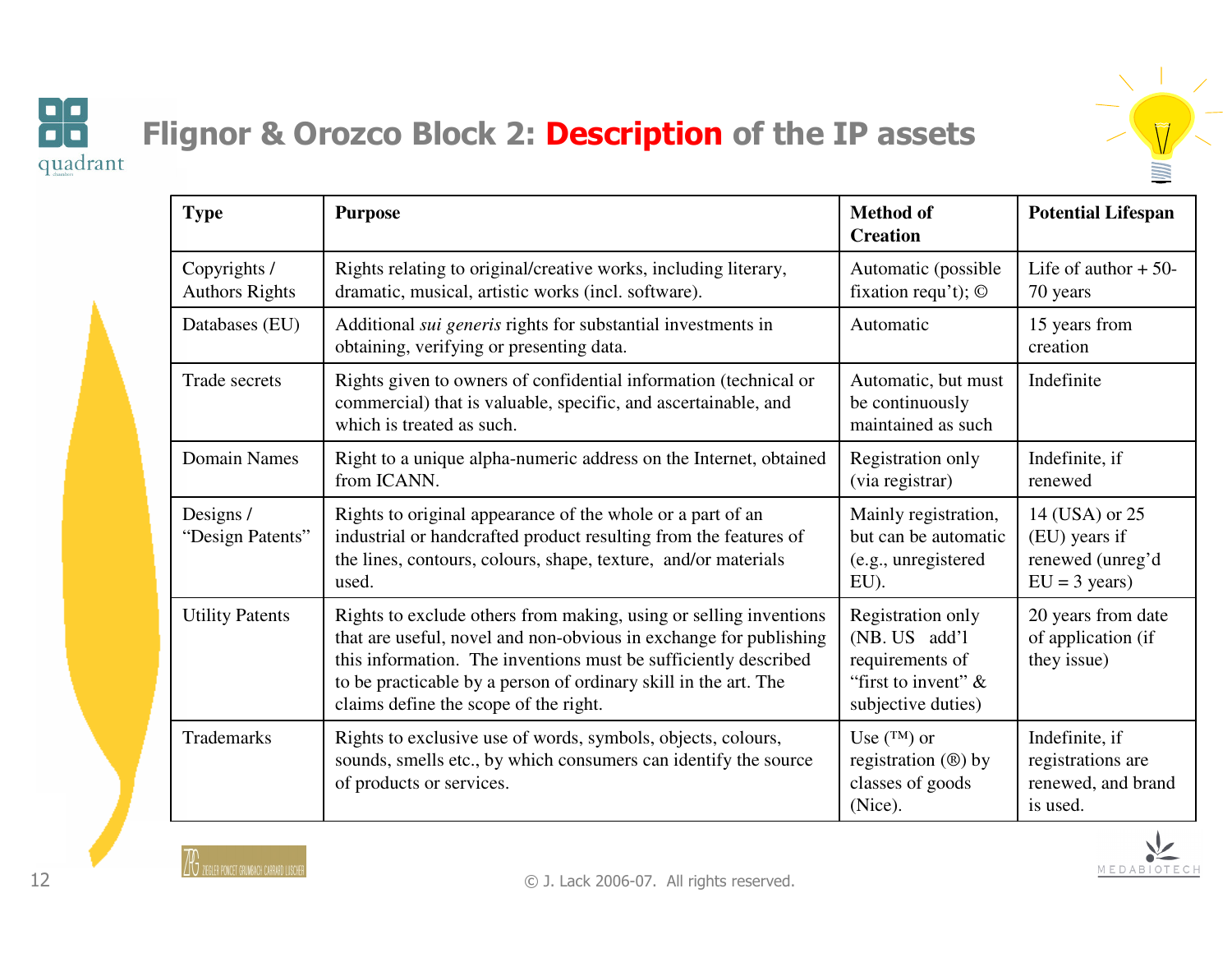

# Flignor & Orozco Block 3: Possible Premises Class 10: Possible Revenue-Generating Strategies Using IP



- • Sell Products: Usually a "one-way" street, with all IP rights exhausted (internationally or domestically) (e.g., INTEL)
- • License/Rent Product: Better to retain rights & maintain some control (e.g., transgenic mice, software: restrict access to source code & use)
- •Sale of IP: a) Assignment of IP assets: May be simplest (e.g., 3M Post-It) b) License of IP Assets: How?
- •M&A: Sell company including the IP in it (e.g., a holding entity)
- • Joint Ventures: Alliances that pool their IP resources into a new company (e.g., Nanonics)
- • Franchise: Package concept (e.g., McDonalds): what is the IP bundle (TM + © + Know-How + patents)? Quality Control and brand management issues?
- • Create Market: Offer for free and then charge using installed base (e.g., Skype)
- • Open Source/Freeware/Shareware & then charge for improvements (e.g., .php)
- •Covenant not to sue? (e.g., Two start-ups to avoid depleting resources)
- $\bullet$  IP Holding companies? Who should hold IP? Tax and financing issues: intercompany pricing and royalty considerations.

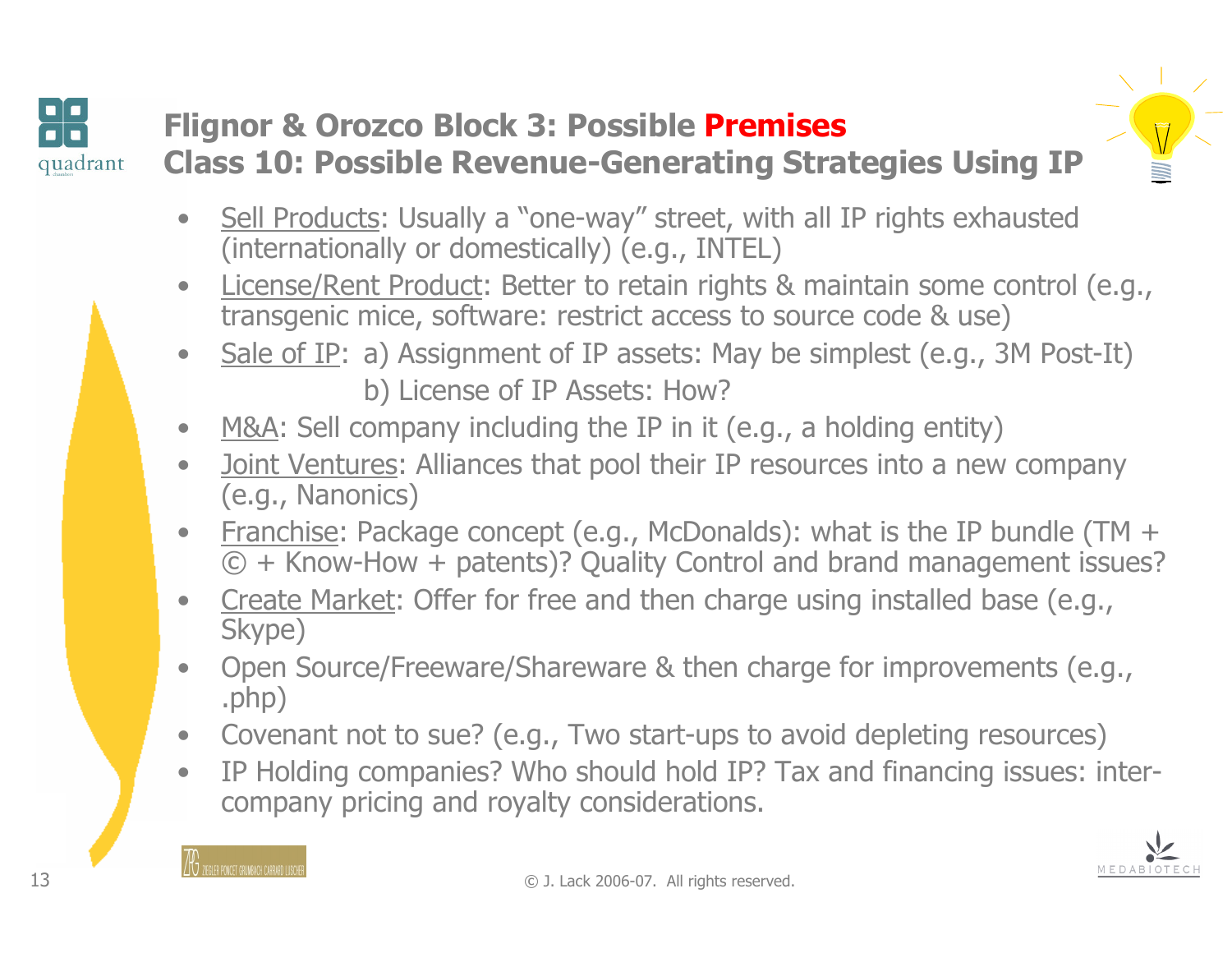# quadrant

14

# Additional valuation concerns : Your Competition



Although you need to remain focused, it is essential to track others:

- •Attend industry meetings and hear what is being said
- •Read the trade & VC journals (many free online periodicals)
- $\bullet$  Track your competitors' IP portfolio (e.g., do automated patent watches). Check also universities and important leaders in your space (although there is an 18 month blackout period).
- $\bullet$ Use the Internet for Competitive Intelligence (e.g., Google Alert).
- $\bullet$ What can you find out about them? Check also scientific publications.
- $\bullet$ For Trademarks, this is essential! For « Freedom to Operate » also.
- $\bullet$  Although this can become obsessive and too expensive, it is worth doing something. Freedom to Operate may change from one day to the next, and you need to be ready to react and be prepared.
- $\bullet$  Try to maintain cordial relations with your competitors. It may be worth compiling a prior art portfolio on them (e.g., « secret disclosures » if necessary). Paradoxically, this can improve relations.
- • But, be careful of Anti-Trust/Unfair Competition restrictions. (Cannot be too friendly with your competitors either: Never share pricing or divide markets).



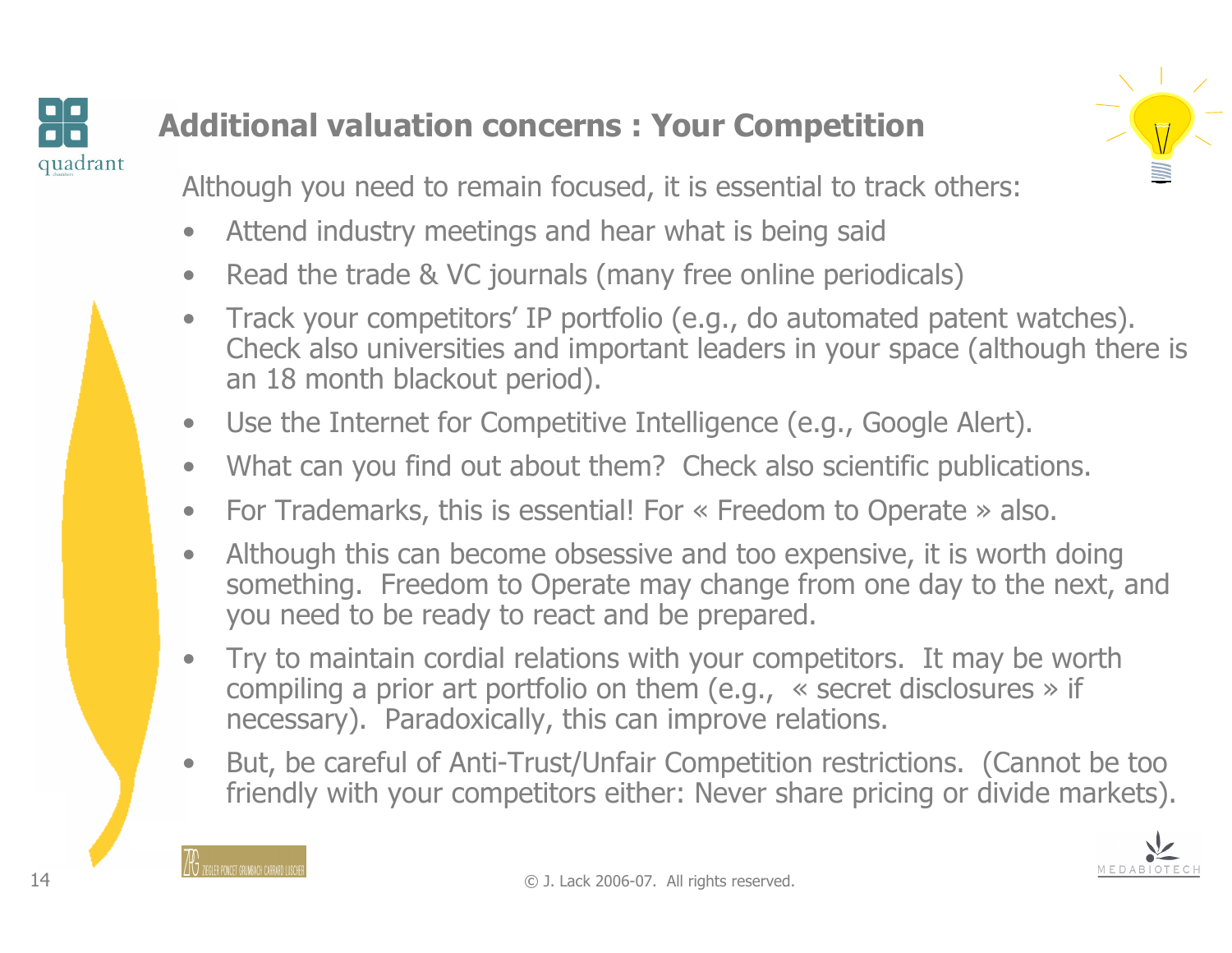

# Valuation of IP will vary over time:



MEDAB

E.g., A biotech drug with a potential of \$600Mn/yr in sales:

|                        | POL.    | <b>NPV</b> |
|------------------------|---------|------------|
| <b>Discovery stage</b> | $< 5\%$ | \$14 M     |
| Pre-clinical           | < 10%   | \$44 M     |
| Phase I                | $<$ 25% | \$100 M    |
| Phase II               | $<$ 33% | \$136 M    |
| Phase III              | $<66\%$ | \$264 M    |
| Registration           | < 95%   | \$368 M    |
| Product launch         | 100%    | \$400 M    |
|                        |         |            |

POL = probability of launch

NPV = present value of product

All numbers are indicative only, and should not be assumed to reflect an actual valuation.

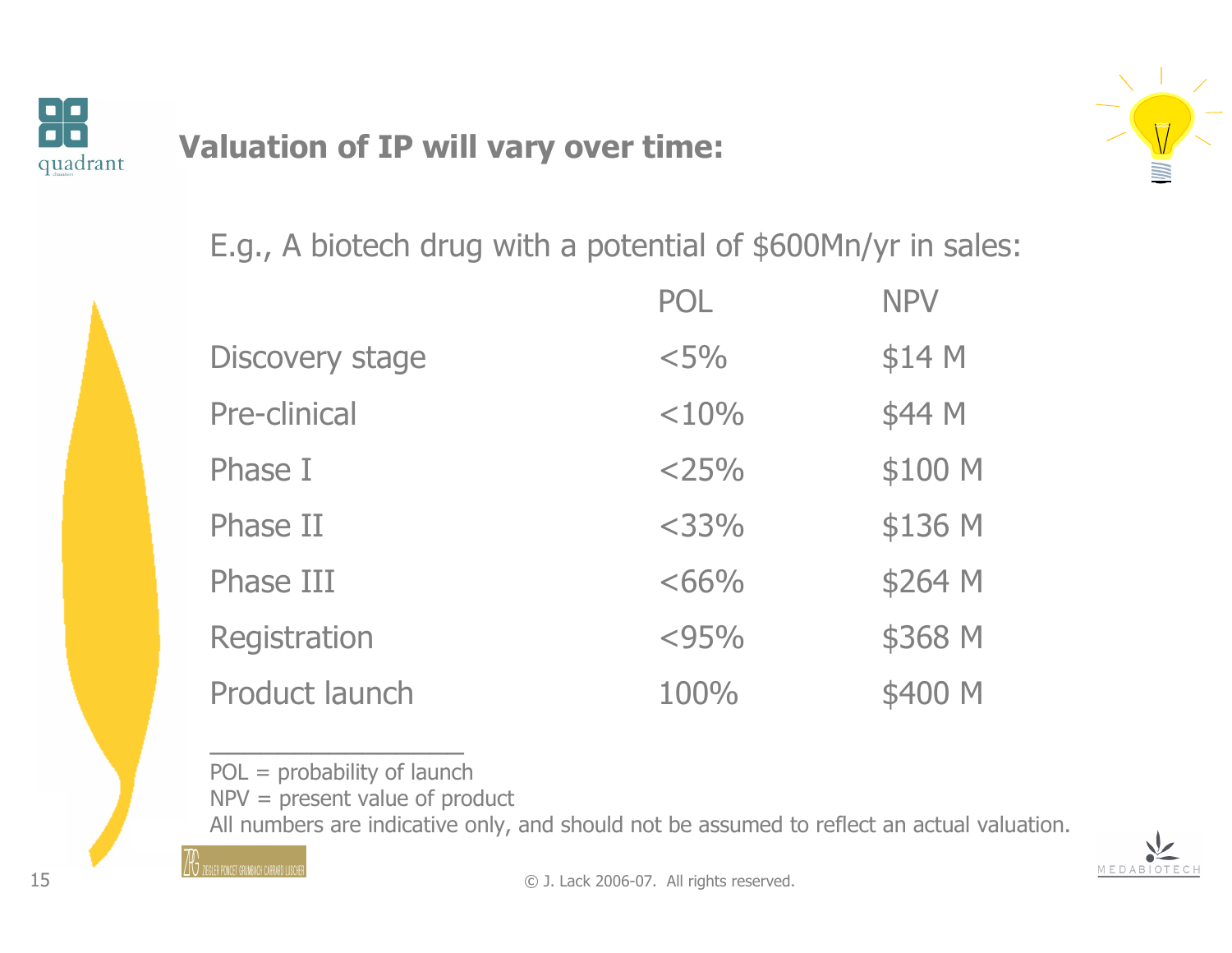

# Valuation Will Vary Geographically:

#### Where to Register  $\neq$  Where to Protect  $\neq$  Where to Own Your IP

- •Where are you based?
- •Where is competitor based?
- •What are your most important markets (by volume, by profits)?
- •What are countries of threat?
- $\bullet$ Timing and likelihood of success?
- •Ease & costs of enforcement?
- $\bullet$ Provisional applications v. formal applications?
- •National + PCT (buy some time?)
- • Limit utility patents (e.g., in 5 countries only) but register TMs internationally (always consider EU design rights and trademarks)
- •Consider G8 (plus China and India: IP assets there are increasing in value)
- •Ultimately, owner of company may determine this. It is often tax or fiscally driven (e.g., withholding taxes, dividend taxes, inter-co finance)

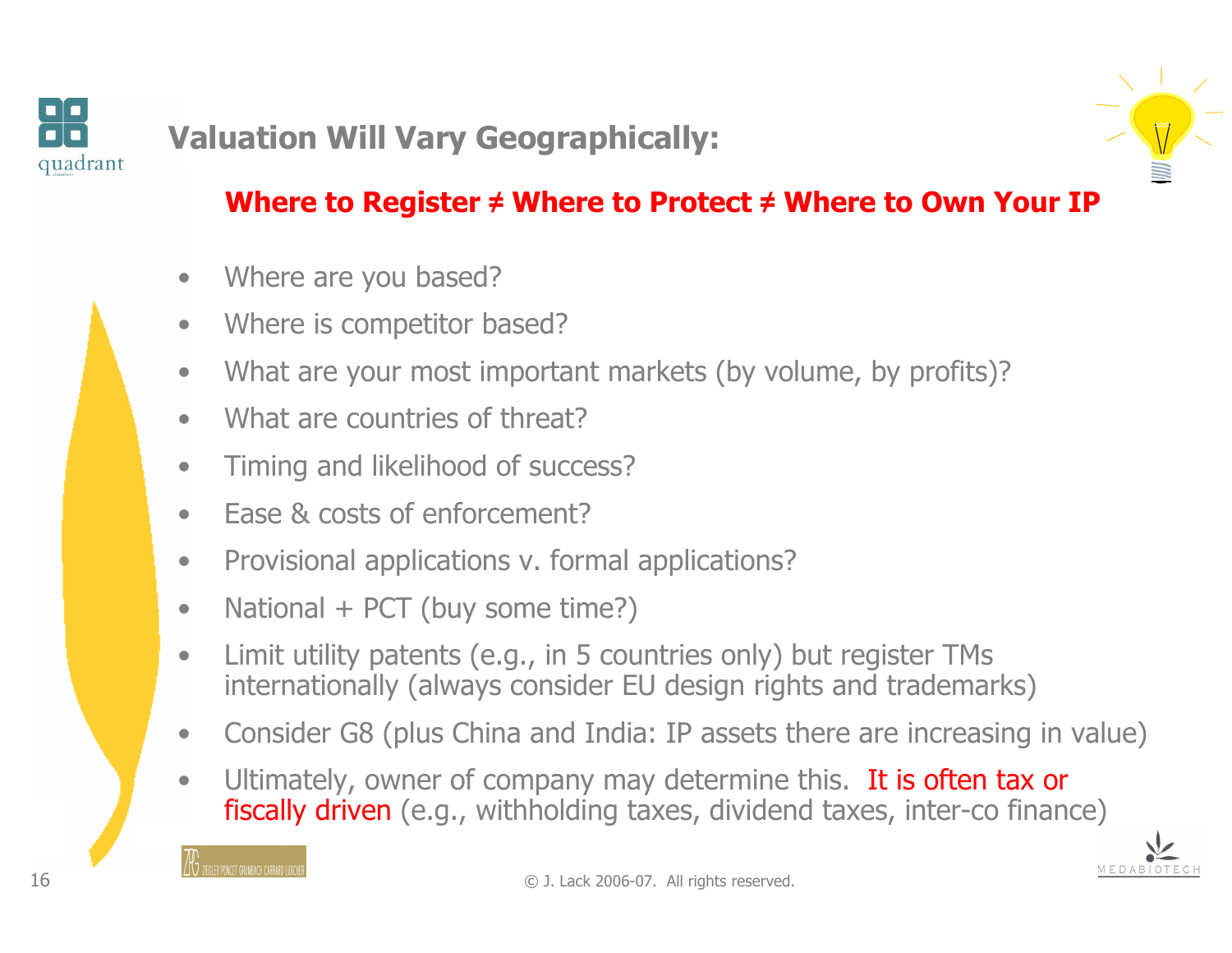# Synergies Affect Valuations Across the IP Spectrumquadrant

- IP rights are seldom mutually exclusive. Think of them over time and collectively.<br>Best formula is to generate synergies (e.g., **Design + TM**). Some examples: •Best formula is to generate synergies (e.g., **Design + TM**). Some examples:
- $\bullet$ COPYRIGHT + KNOW-HOW (=TS): Almost always there. License together.
- •**PATENT + TRADEMARK:** e.g., Patent only in G8 countries, but TM worldwide (all Madrid Protocol). NB: TM's over the long term can be worth more – don't expire!
- $\bullet$ DOMAIN NAME + TRADEMARK: Recommended in (almost) 100% of cases.
- $\bullet$  TRADE SECRET + TRADEMARK: Don't disclose the secret but build up the brand (e.g., "7X"). Describe results of TS but not the "how".
- $\bullet$  COPYRIGHTS + TRADE SECRET: E.g of software: license and restrict access to source code. Program protection: have auto-delete if source code is breached.
- $\bullet$  COPYRIGHT + TRADEMARK: Very common in entertainment industry. E.g., HARRY POTTER™
- **COPYRIGHT + DESIGN + UTILITY MODEL**: Very common in Europe.  $\bullet$
- $\bullet$ **PATENT + TRADE SECRET:** All patents start as TS, but you can still separate e.g., product (patented) from process (kept as trade secret). But be careful of US "Best Mode" issues. Also beware of invalidity that may result from "misleading" indications in patent application.
- • COPYRIGHTS + 3D TRADEMARK + BRAND NAME TRADEMARK + DESIGNS + **UTILITY PATENT**: Why not? Is often done.

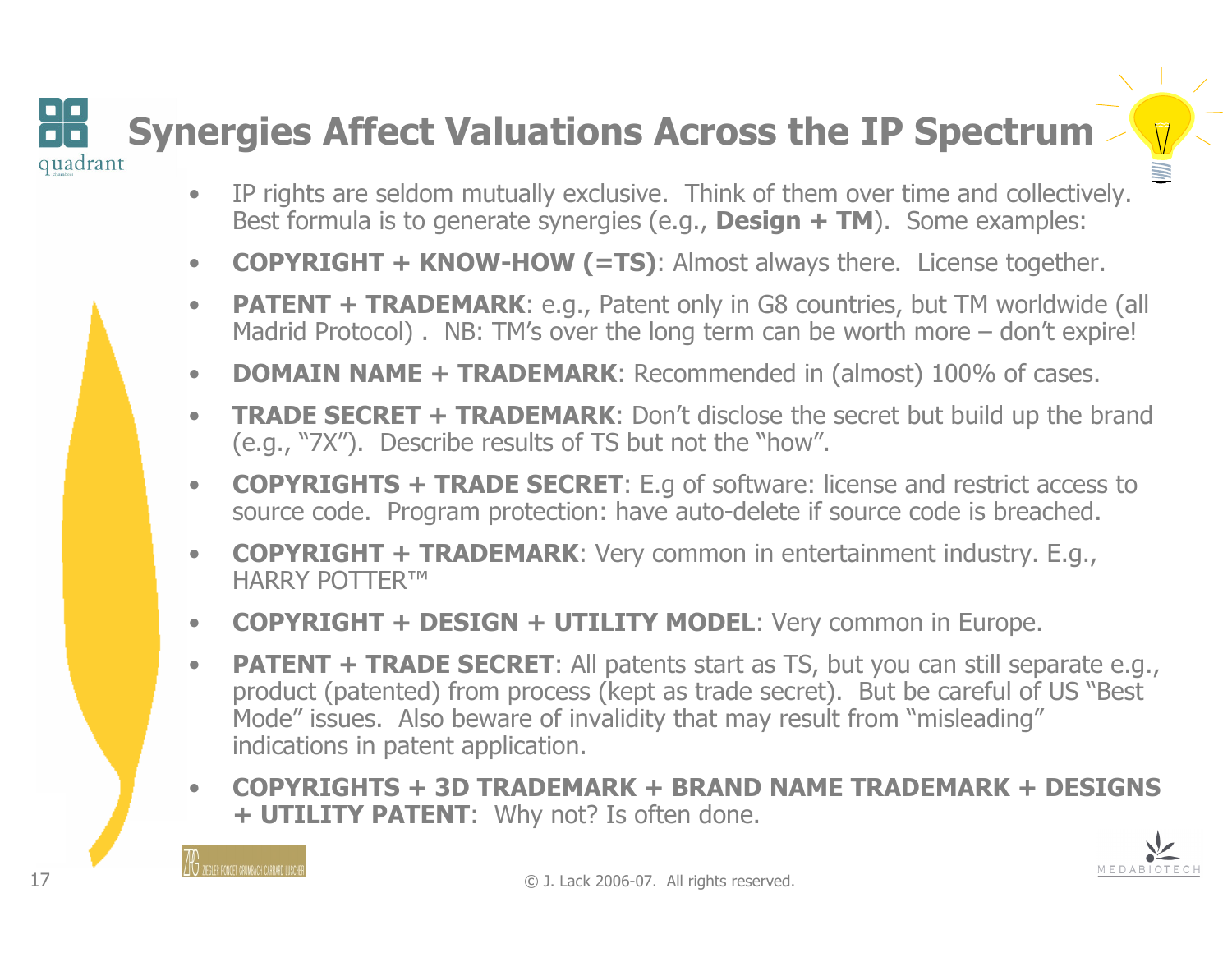

# E.g., Patents + Trademarks



MEDABI

Source: David Robertson, IMD

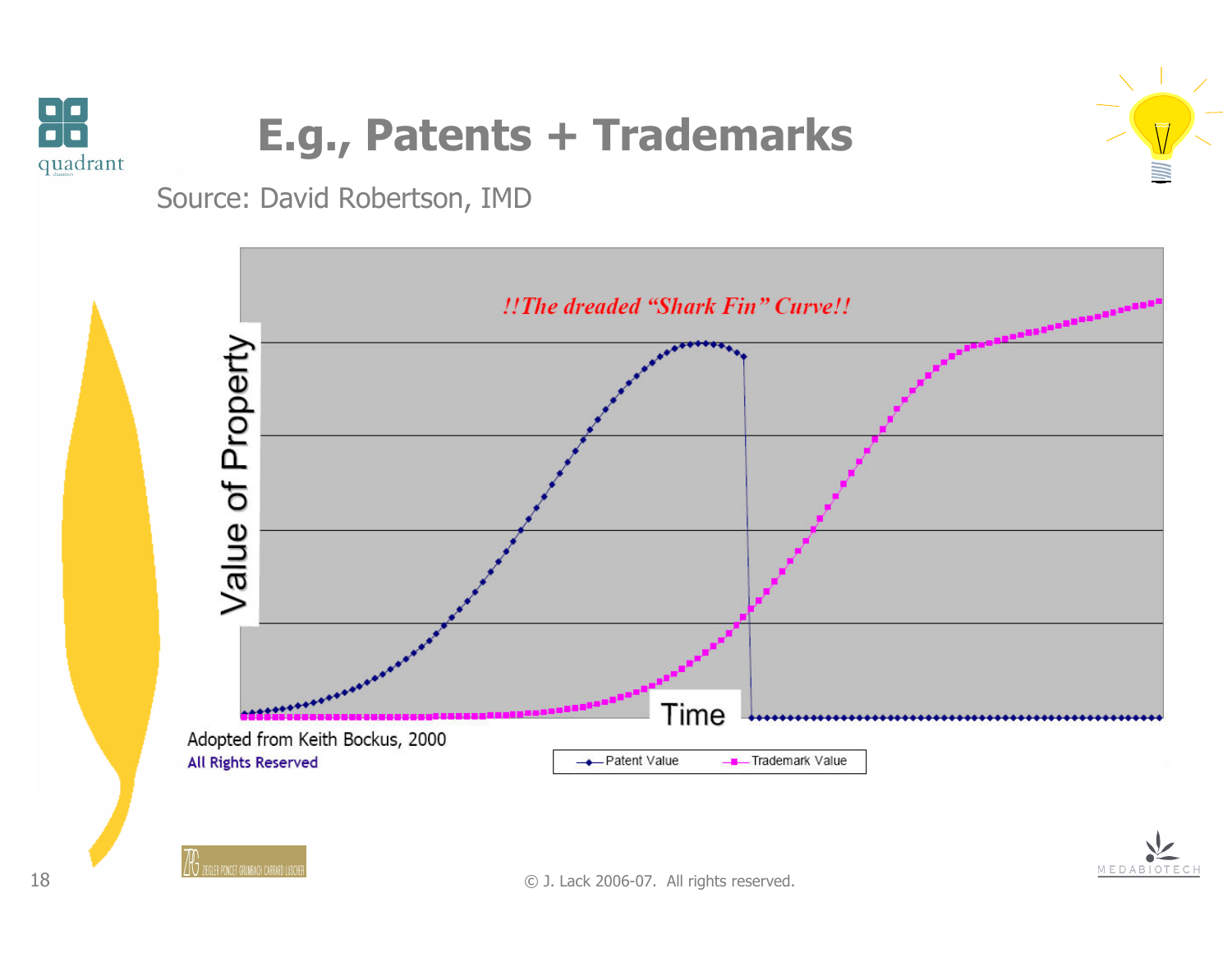

#### Litigation Strategies for Valuing IP







 $\mathbb F$   $\mathbb F$   $\mathbb F$   $\mathbb F$   $\mathbb F$   $\mathbb F$   $\mathbb F$   $\mathbb F$   $\mathbb F$   $\mathbb F$   $\mathbb F$   $\mathbb F$   $\mathbb F$   $\mathbb F$   $\mathbb F$   $\mathbb F$   $\mathbb F$   $\mathbb F$   $\mathbb F$   $\mathbb F$   $\mathbb F$   $\mathbb F$   $\mathbb F$   $\mathbb F$   $\mathbb F$   $\mathbb F$   $\mathbb F$   $\mathbb F$   $\mathbb F$   $\math$ 

IP Valuations are a great source of conflicts and disputes

THIS WILL BE DISCUSSED IN MORE DETAIL TOMORROW

Every IP dispute involved valuation issues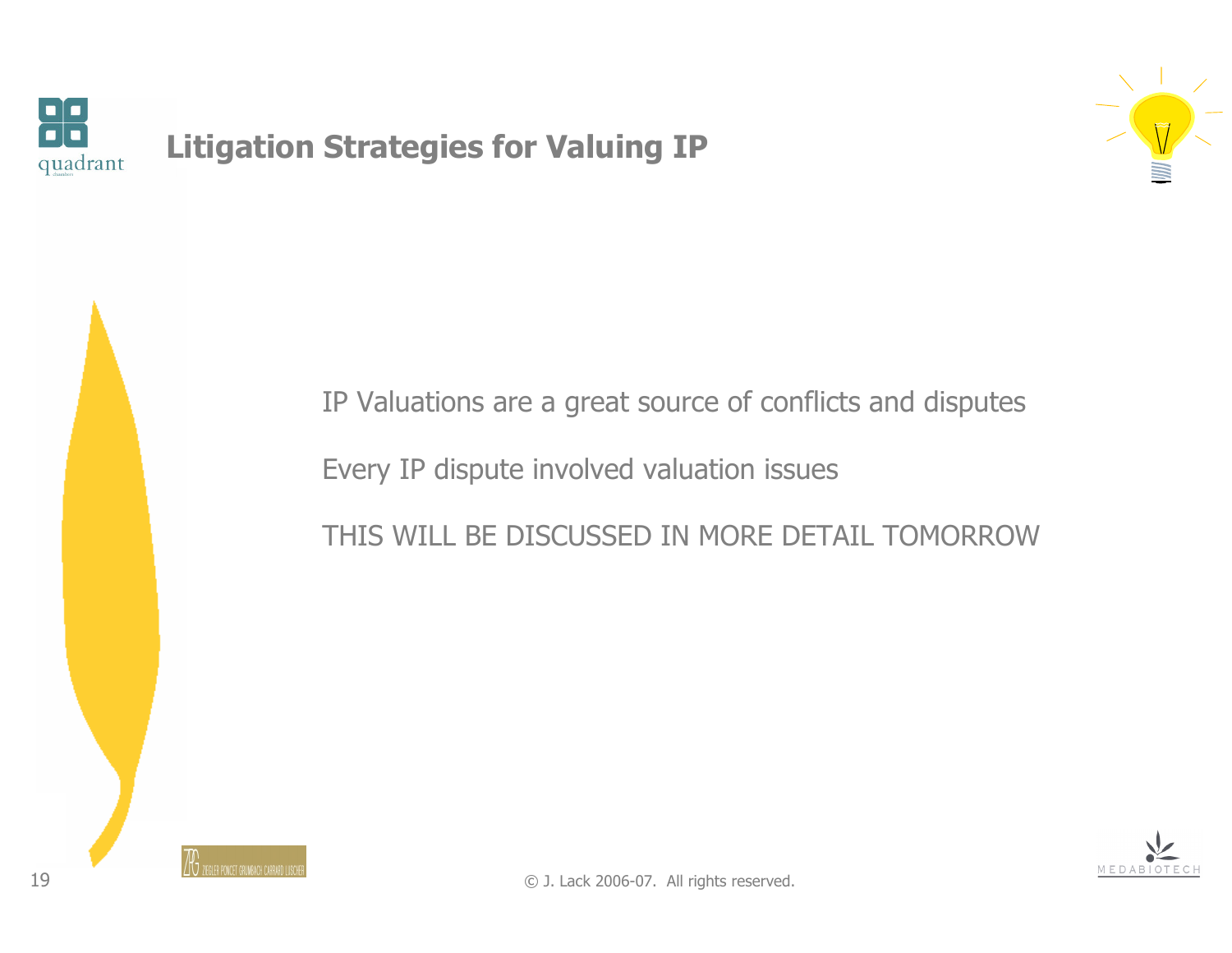

# Summary of Valuation



- •There is no single correct method (or any correct method?)
- •Several validated methods can give completely different results
- $\bullet$ Using experts can help: sometimes essential
- •Know WHY and FOR WHOM you are doing a valuation: answers can vary
- •Will depend on VALIDITY and OVERALL BUNDLE of IP rights
- •Will depend on **SIMPLICITY** (e.g., single ownership v. multiple owners as separate stakeholders)
- $\bullet$ Will depend on PERCEPTIONS of your IP
- $\bullet$ May depend on your MARKET SHARE or WHO OWNS the IP asset
- $\bullet$ May depend on your CASH RESERVES & LIQUIDITY
- $\bullet$ Emphasis of this section is so that you can be **AWARE** of them<br>Remember: "BEAUTY IS IN THE FYE OF THE BEHOLDER"
- •Remember: "BEAUTY IS IN THE EYE OF THE BEHOLDER"<br>(NB. "All children are beautiful in the eyes of their parents"!)
- •Remember your COMPETITION

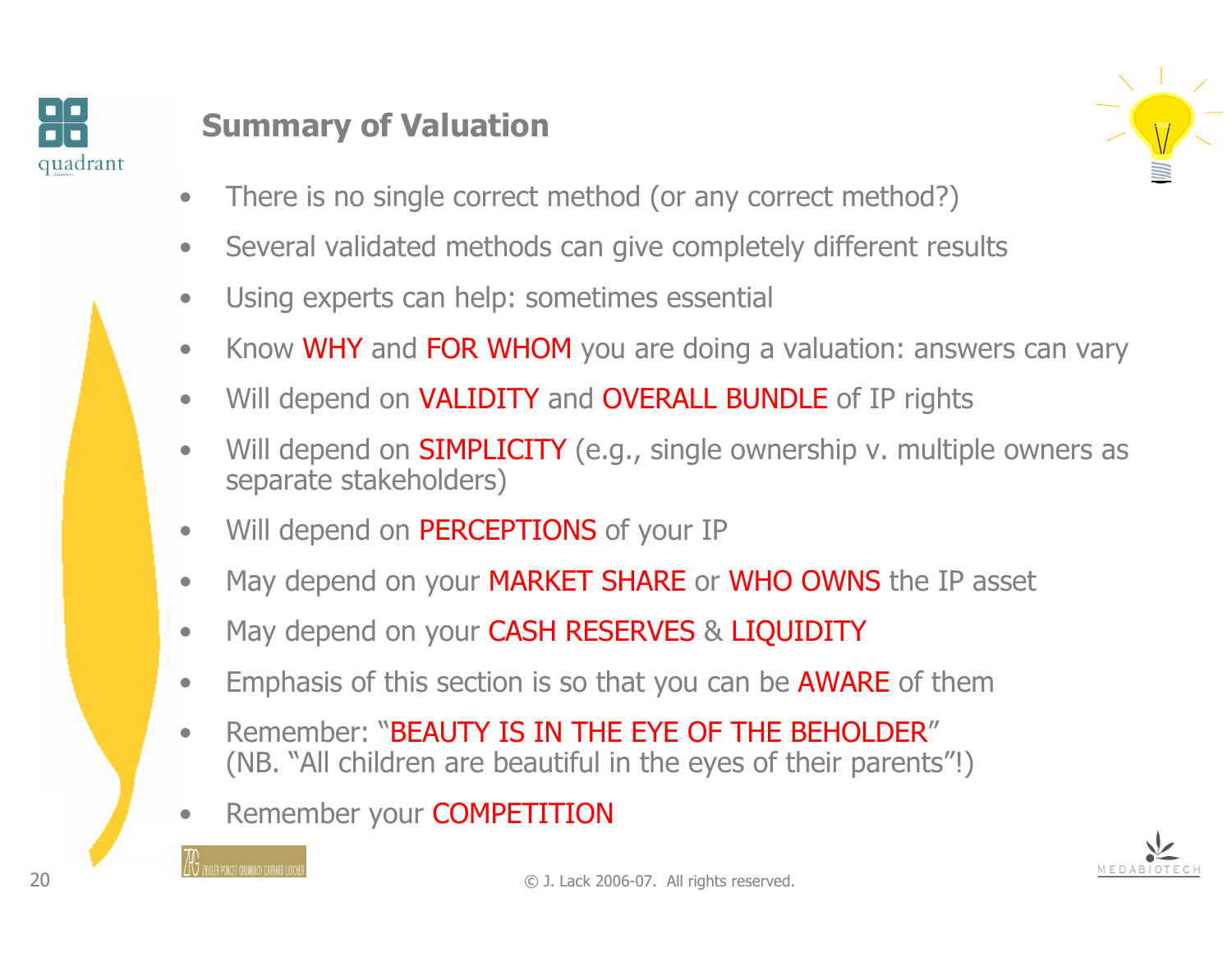



# INTELLECTUAL PROPERTY AS A TOOL FOR ACCESSING FINANCING

Angels**VCs** 

**Companies** 

Gov'ts

Banks

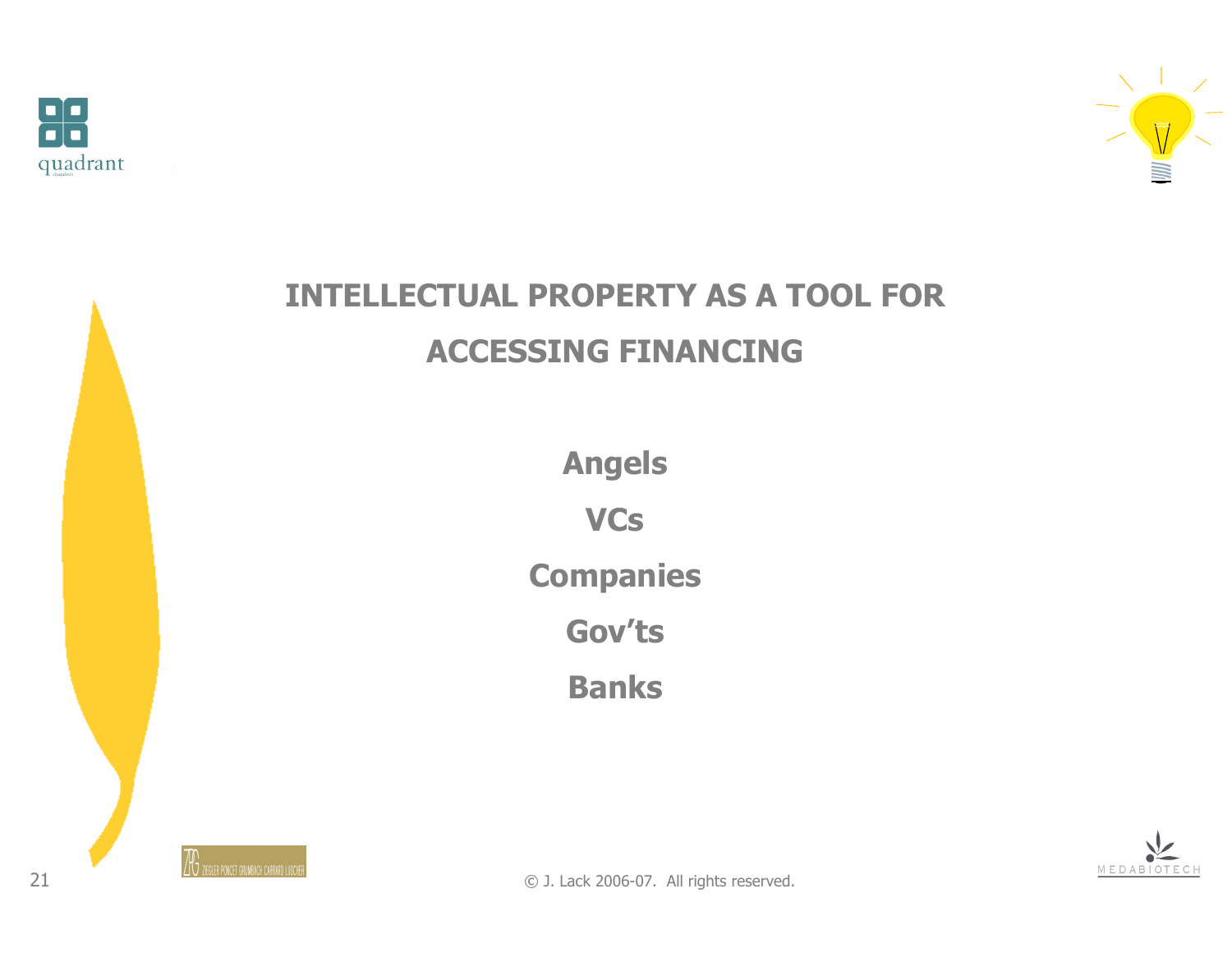



# You Need to be Properly Equipped!

- •Management team
- $\bullet$ Entrepreneurial spirit
- $\bullet$ Clear product definition addressing real markets
- $\bullet$ Business model & strategy: with deliverable goals
- •• Appropriate Financing: O<sub>2</sub>/\$\$\$/€€€ (>2 yrs burn rate)
	- $\triangleright$  Where & How? Alternatives = FF&F, Angels, VCs, Industry, govt. grants etc.
- •Financing: What are IP considerations for each investor?



 $\mathbb F$  traig power grundle chright charge using  $_\odot$  J. Lack 2006-07. All rights reserved.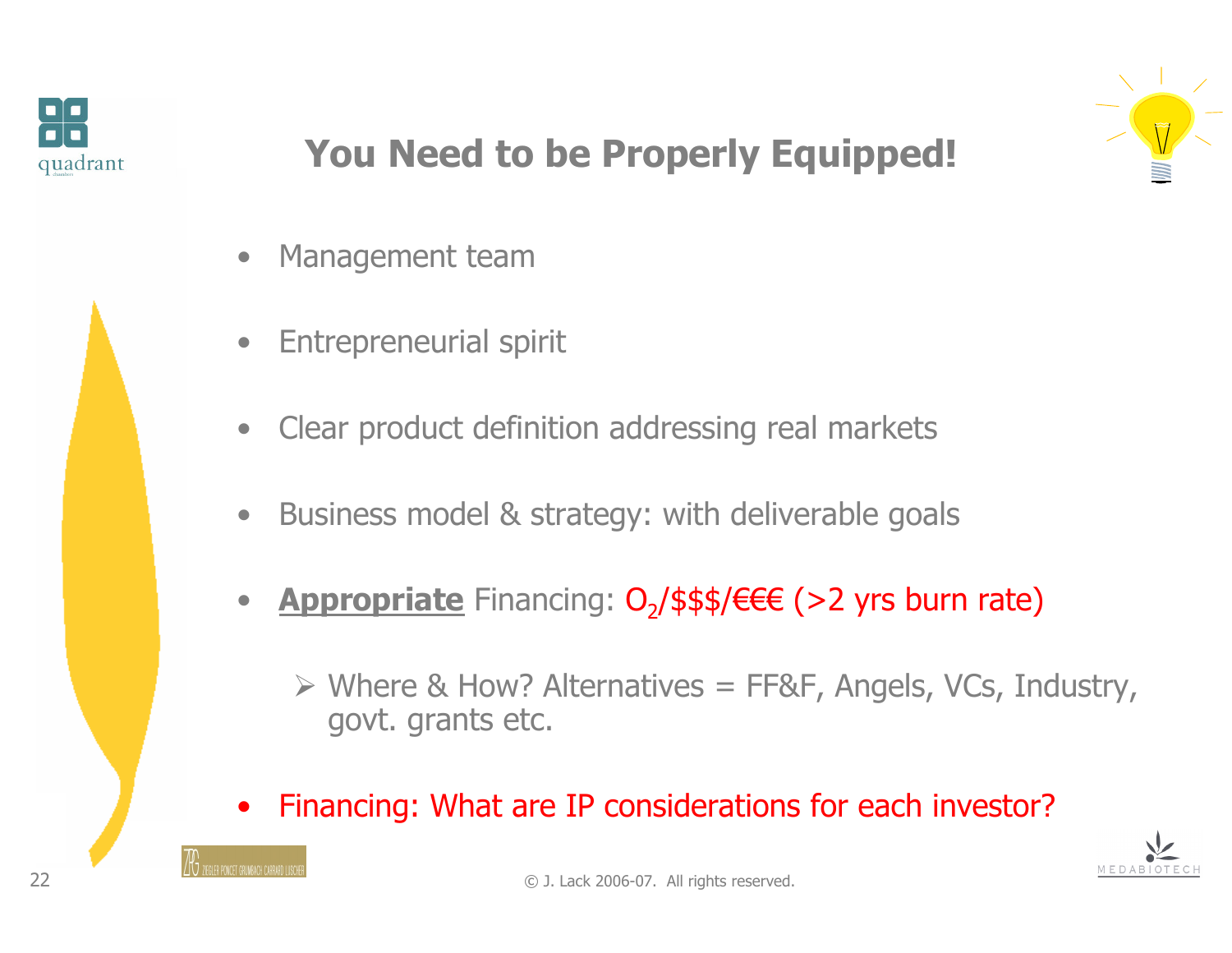

# IP & The Business Angel



- $\bullet$ Will depend on his/her area of expertise/experience
- $\bullet$ Typically, IP is not understood and is seen as purely technical
- $\bullet$  BUT PERCEPTION IS 9/10ths OF REALITY: START NOW!
	- Start your branding identity now: Check and protect your company name (e.g., registrar of companies, DNS)
	- Logos, TMs: will start to be associated and recognized as of now. Verify your © ownership issues as of now too.
	- Understand and list your key IP assets
	- $\checkmark$  This will help you in future fundraising aspects

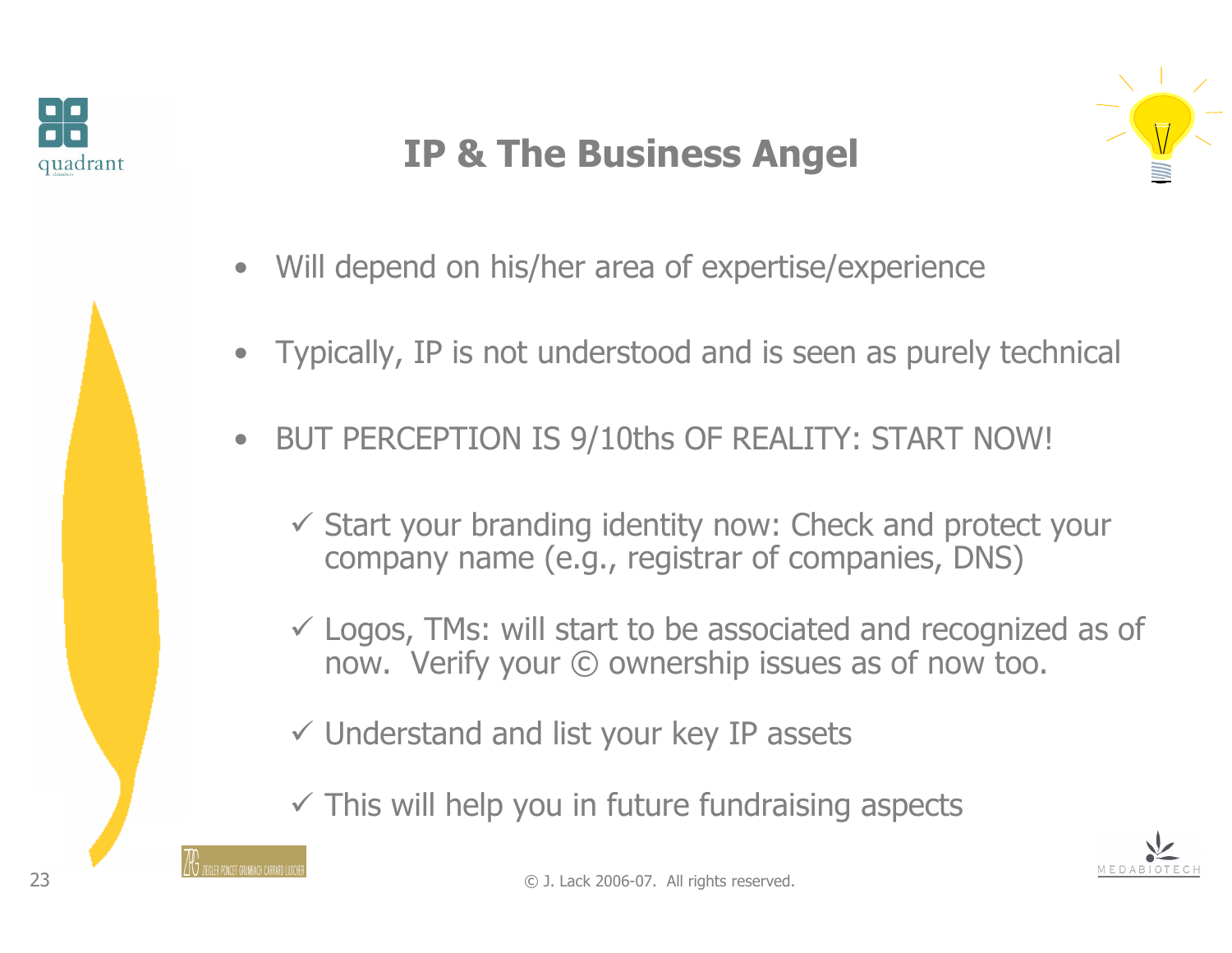



# IP & Venture Capitalists

- Need to understand what VCs are and where your "VC" fits in. Valued Consultant or "Vulture Capitalist" Consultant or "Vulture Capitalist"
- • Ultimately, VCs are providing investment services to their own investors, and are only motivated by their "carried interest" (i.e., Internal Rate of Return on Investment ("IRR"))
- Many VCs outsource IP due diligence to expert counsel and have little<br>'understanding of what IP really is or its importance. (e.g., "5 patents understanding of what IP really is or its importance. (e.g., "5 patents"= "5 designs" or "5 utility patent applications" or "1 application pending<br>in 5 countries?). in 5 countries?).
- Check case-by-case and don't assume too much: You may need to explain.
- VCs have only 2 basic concerns: (a) Freedom to operate, and (b) Strong barriers to entry.
- Patents are not the only IP asset here: Trade Secrets and standard Franchent Agreements may be even more important. Employment Agreements may be even more important.

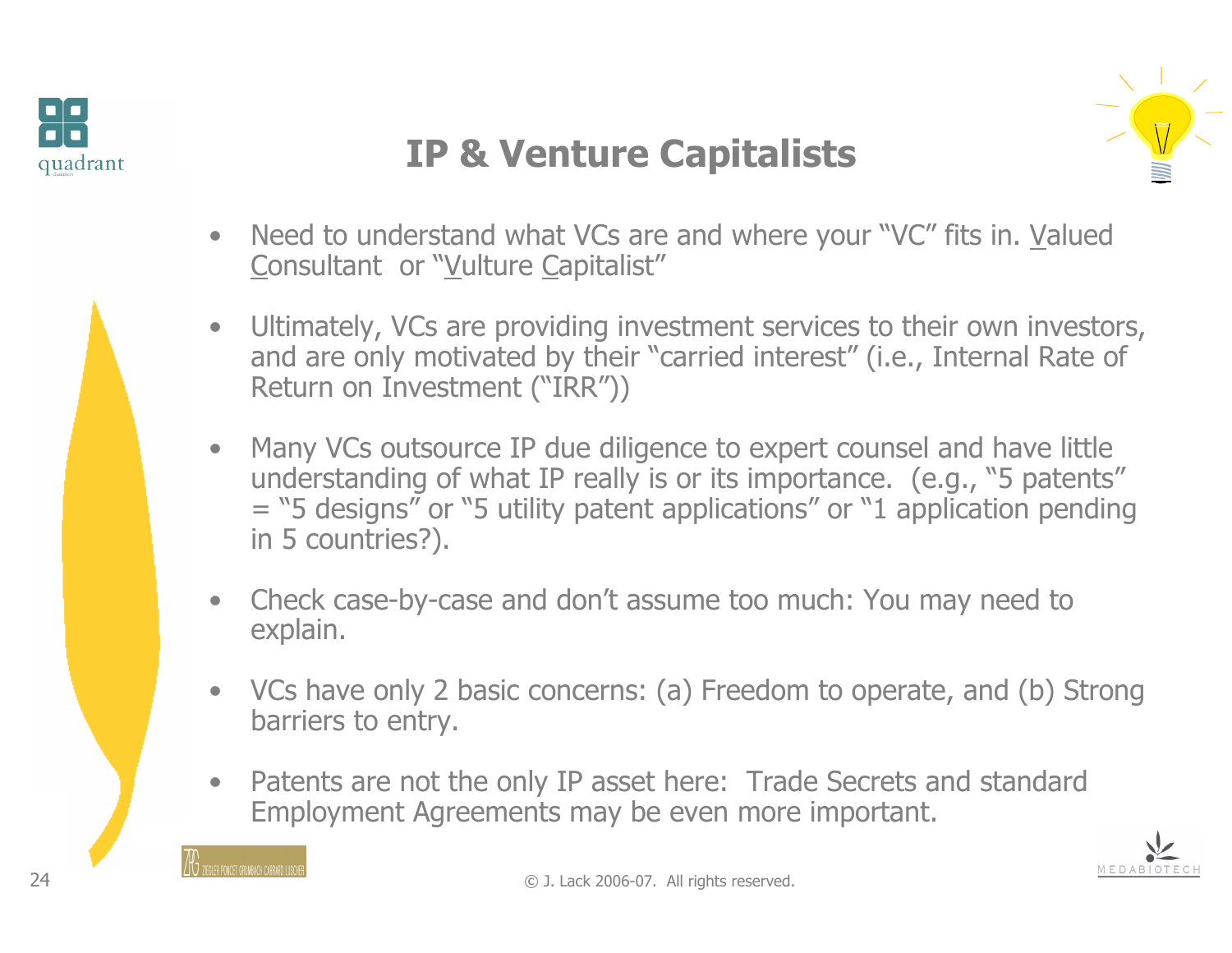





**The TEAL SECONDE CONSTRUCT ON DEAL SECONDE ACT A** Lack 2006-07. All rights reserved.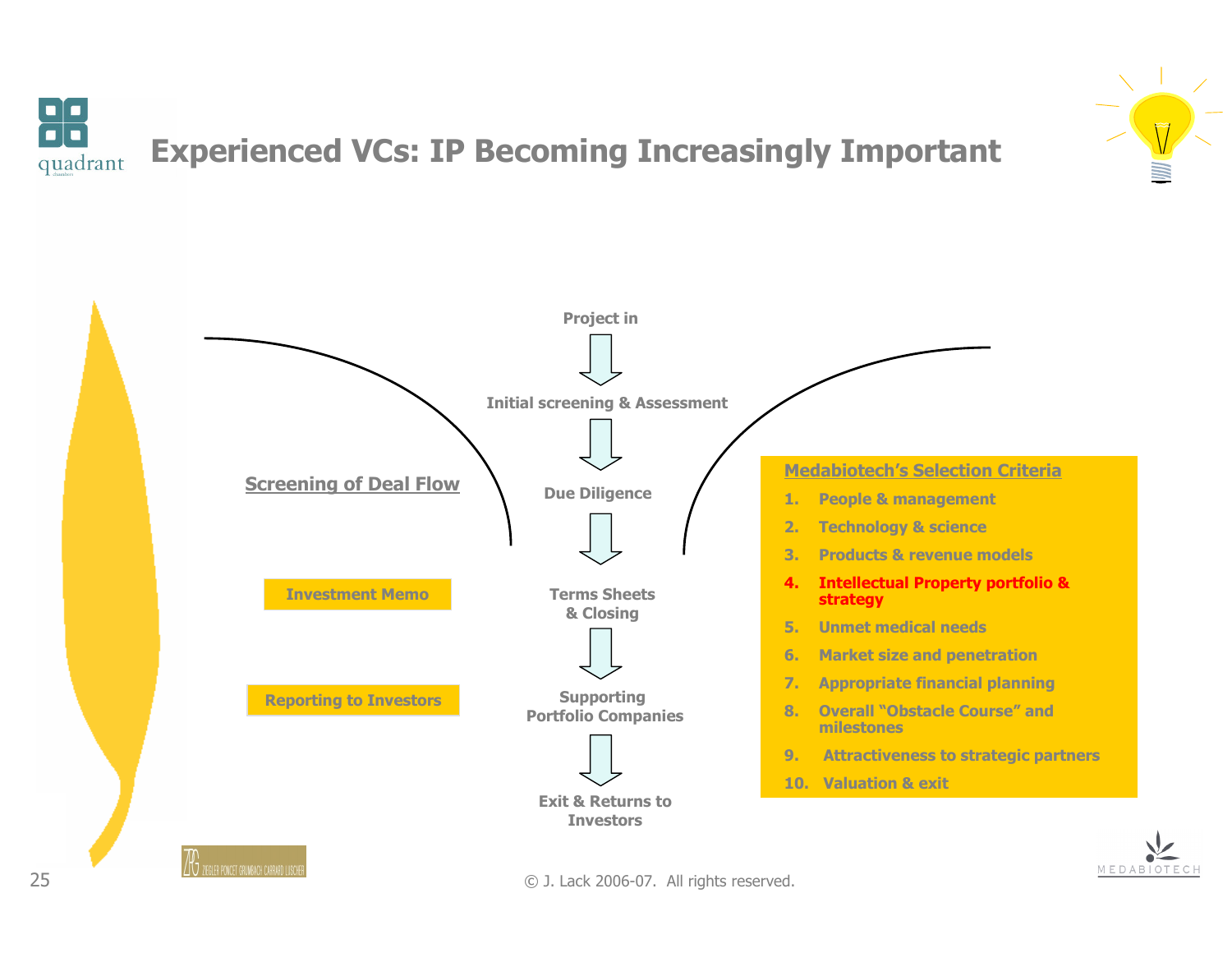

26

# The Right VC Partner is Important & Can Help



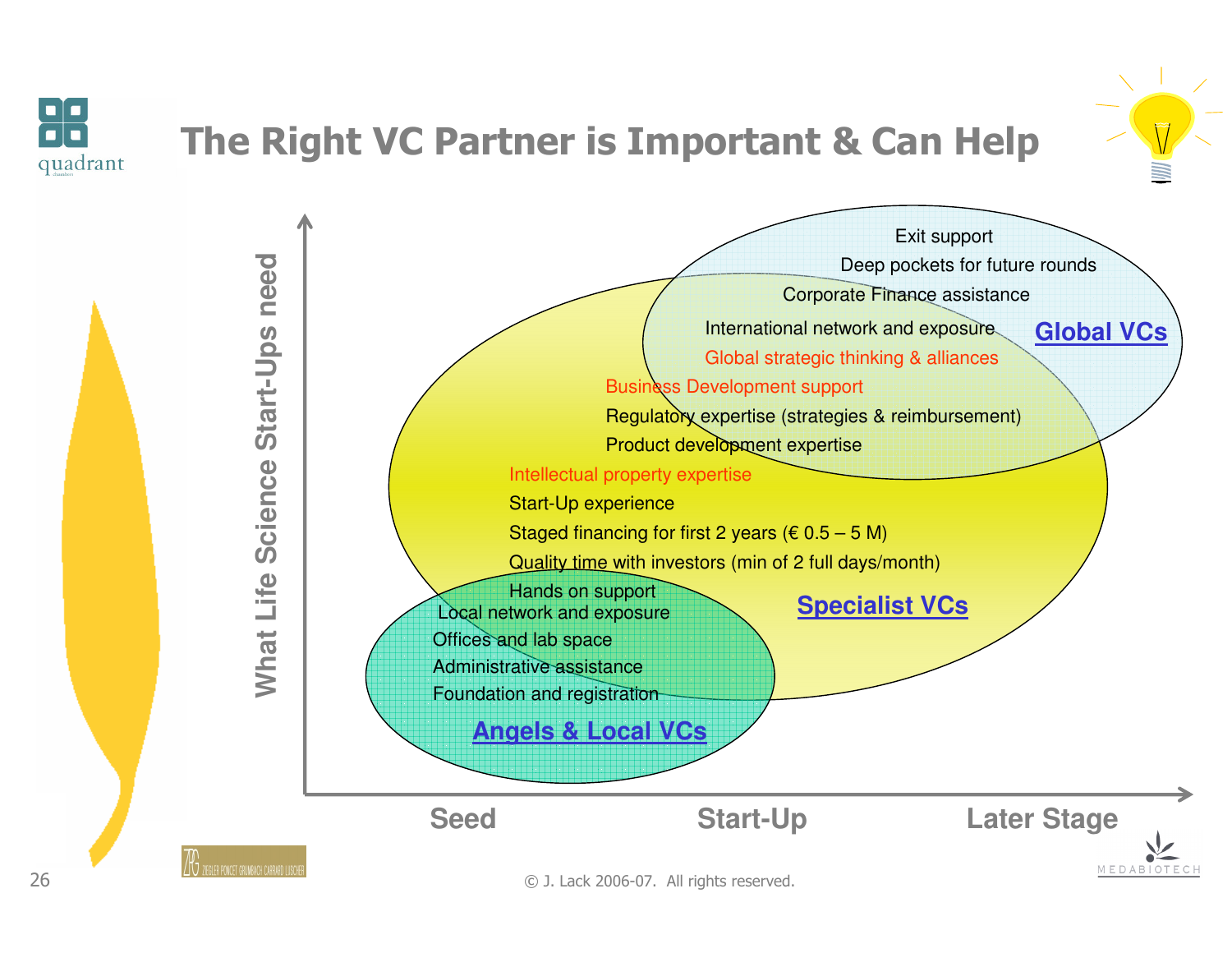





- •Industry will have the greatest appreciation of your IP
- • Primarily concerned with validity, scope and enforceability. Will look at applications in detail (file-wrappers, inventors, etc.)
- •Careful: They may see your IP as a double-edged sword

 $\checkmark$  Potential benefit (if owned by them)

- Potential threat (if owned by competitor or affects R&D)

- Appreciation of IP will vary within the same company. You<br>• need to sort out different departments and their interests: need to sort out different departments and their interests:
	- R&D
	- Strategic Business Unit
	- Corporate HQ
	- Chief Technology Officer's office
	- Business Development & Licensing Dept.
	- Finance/Tax
	- Corporate VC fund

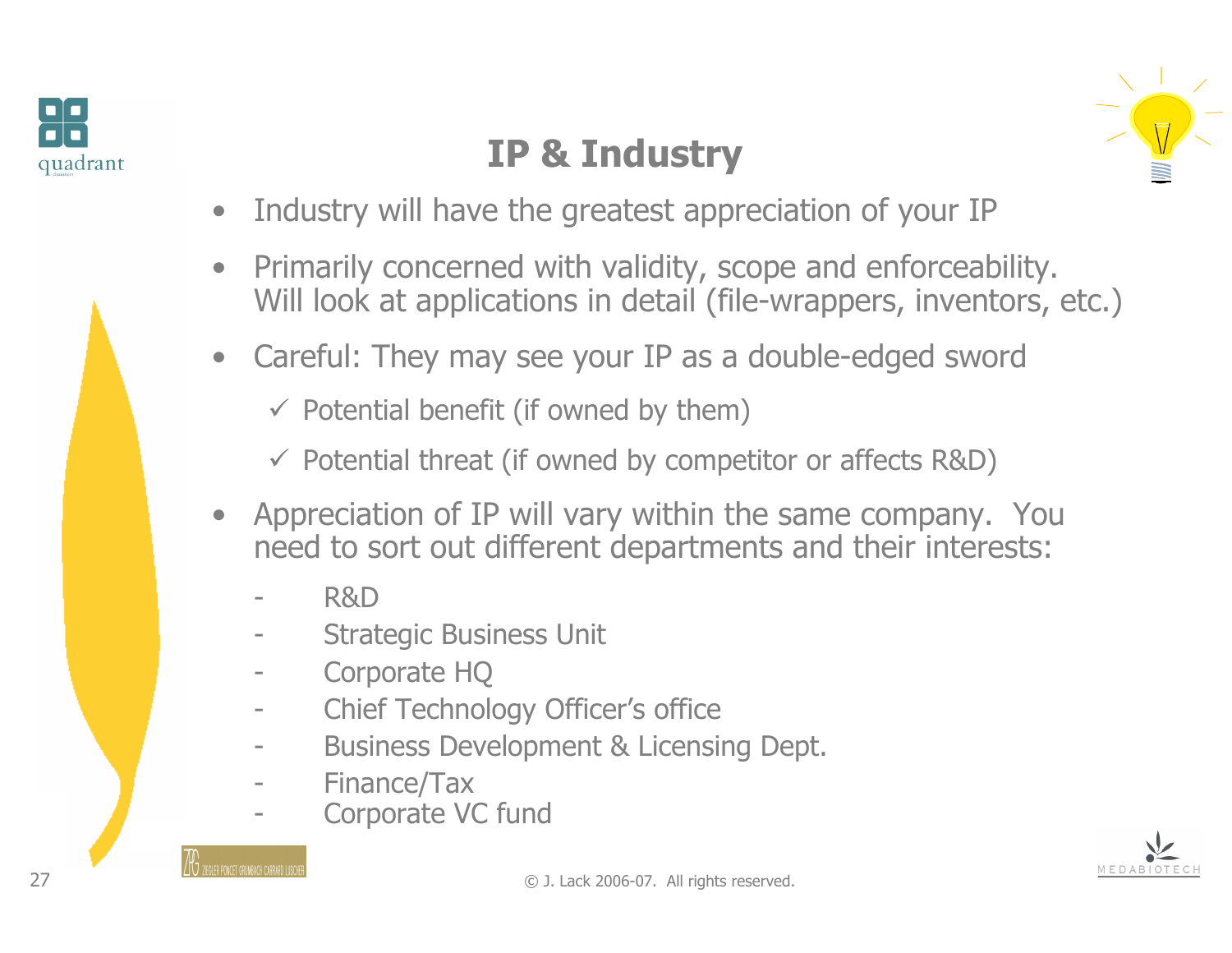



# Industry: Some Special Considerations



- •Who is your internal champion: department and seniority?
- $\bullet$ Track record (speed, efficiency, assistance)?
- $\bullet$  Corporate policies & procedures on in-licensing (CDA's, procedural docs, etc? Average time to closing?)
- $\bullet$ Internal pipeline & marketing considerations?
- $\bullet$ Budget allocations? (NB: Can be straight jackets)
- $\bullet$ Benchmarking / past deals reported?
- $\bullet$ Individuals/relationships?
- $\bullet$ NIH ("Not Invented Here") Syndrome?
- $\bullet$ Ownership of IP (own vs. license)?
- $\bullet$  Variety of different relationships possible:
	- R&D collaboration
	- Joint Venture
	- M&A
	- Stock participation (minority? added conditions e.g., ROFR?)
	- Simple license or distribution agreement
- •Attitude: "shopping" v. "partnering"
- •**•** Willingness to share info & mentor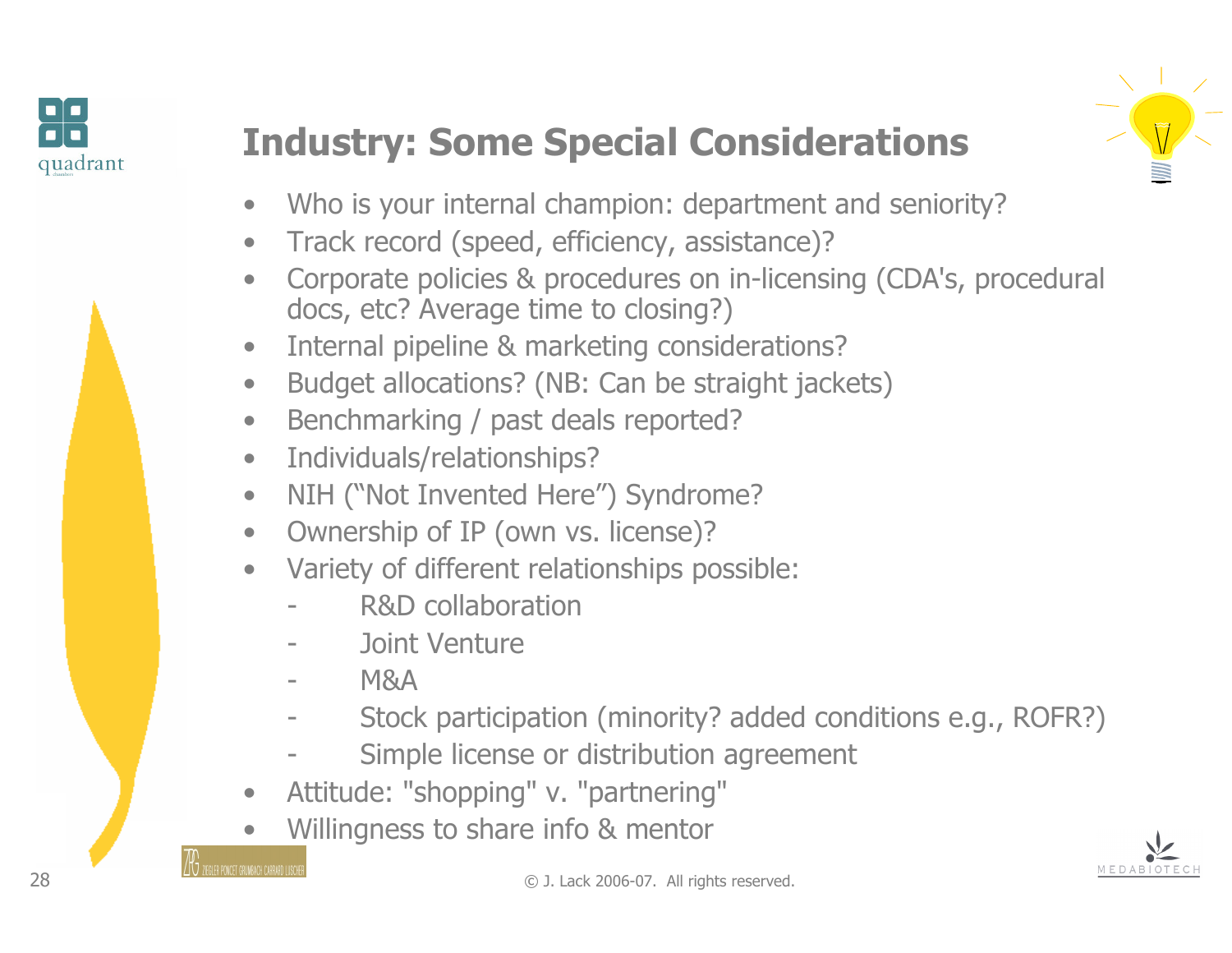



# IP & Government Grants

- •Often the easiest source of funds but …
- $\bullet$ Check IP policies and possible strings attached to "grants"
- • Avoid unpleasant surprises: e.g., EU Framework Programs and automatic licenses ("access rights") to background information and IP
- Ensure that future IP is yours and no obligatory licenses
- $\bullet$  Check possible co-ownership issues (e.g., Univ. Tech Transfer office) : management & control of IP
- $\bullet$  Is it possible to take IP out of the country (restrictions on subsequent transfers?)
- •Obligation to manufacture in country?
- $\bullet$ Royalty pay-back provisions?
- •Special investor/co-investor base/bi-national programs?

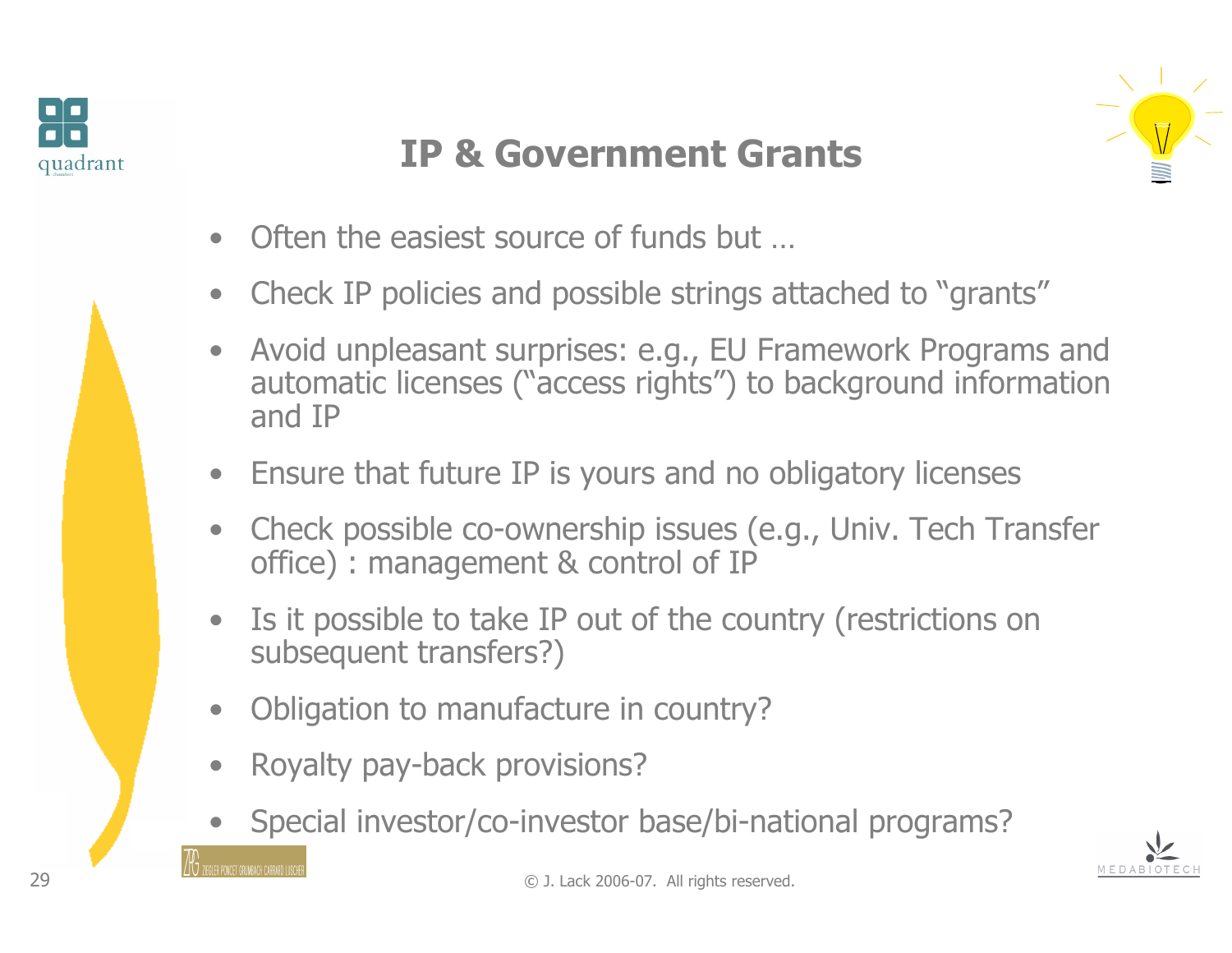



# IP & Banks or Pools



- $\bullet$  May be possible to get a lien or loan on registered IP assets
- $\bullet$  May be possible to have registered securities (e.g., "Bowie Bonds")
- • May be possible to sell future patent royalty income stream ("royalty banks")
- $\bullet$  May be possible to leverage greater value out of IP assets by pooling with others (e.g., "Patent Trolls")
- $\bullet$ Not possible if IP has "claw back" provisions attached
- $\bullet$  Not possible if SME is only a licensee and not assignee of IP rights in question.
- •Finally, IP may be all that is left in case of bankruptcy.

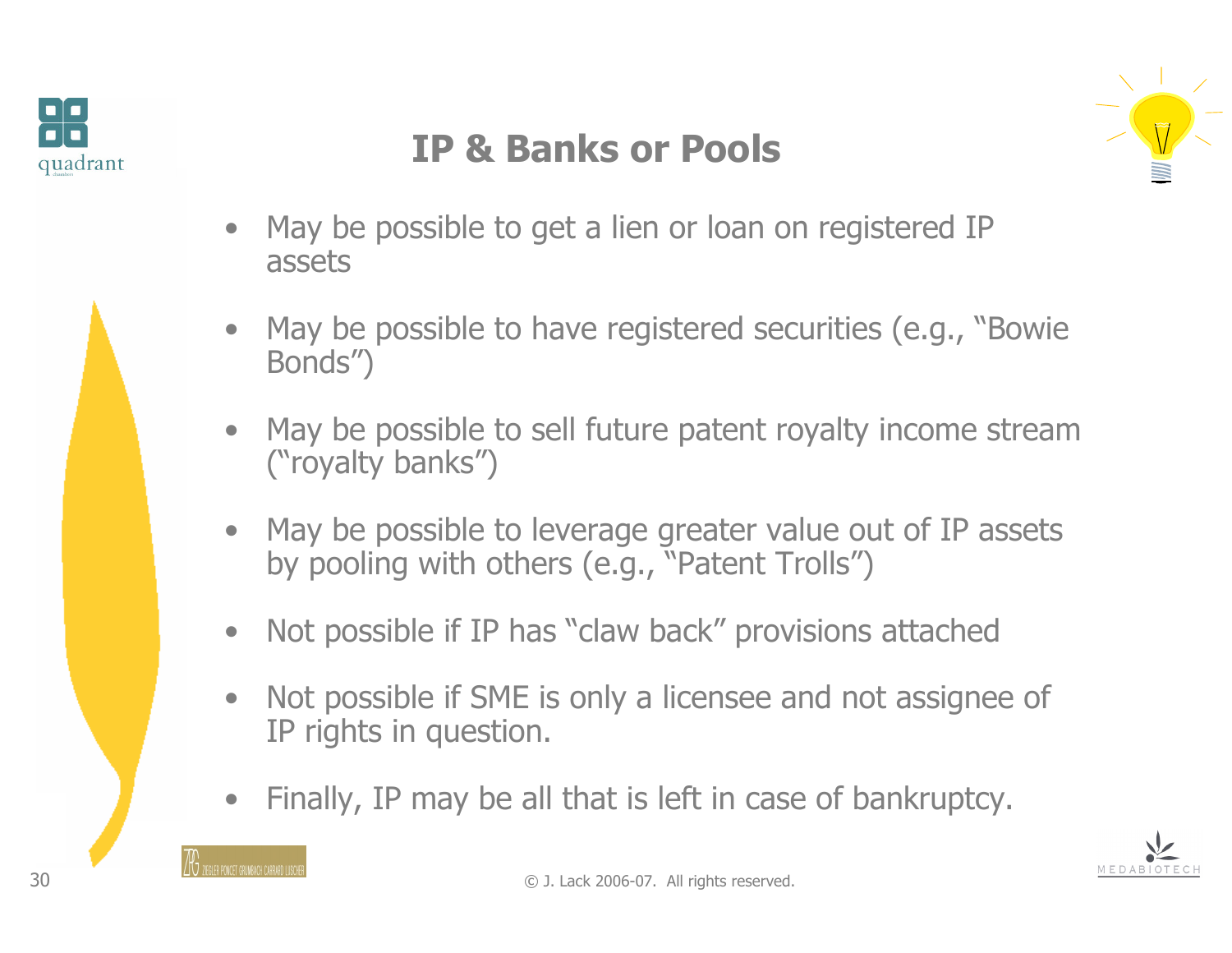

# Securitization: a New Field





" Intellectual property is just like any other . It is no different<br>to a stock, bond, currency or derivative investment " to a stock, bond, currency or derivative investment."

Robert Kramer,Managing partner of Altitude Capital Partners

"That said, the technical nature of intellectual property and itsambiguities make investment a complicated proposition. It requires a firm to have many different skill sets as well as awillingness to incur high due diligence costs, while monetisation strategies are fuzzy and timetables to exit are<br>unclear. For those who understand all this, however, there unclear. For those who understand all this, however, thereare substantial opportunities."

Source: Introduction: Welcome to the IP CenturyJoff Wild (http://www.buildingipvalue.com/ 2007)

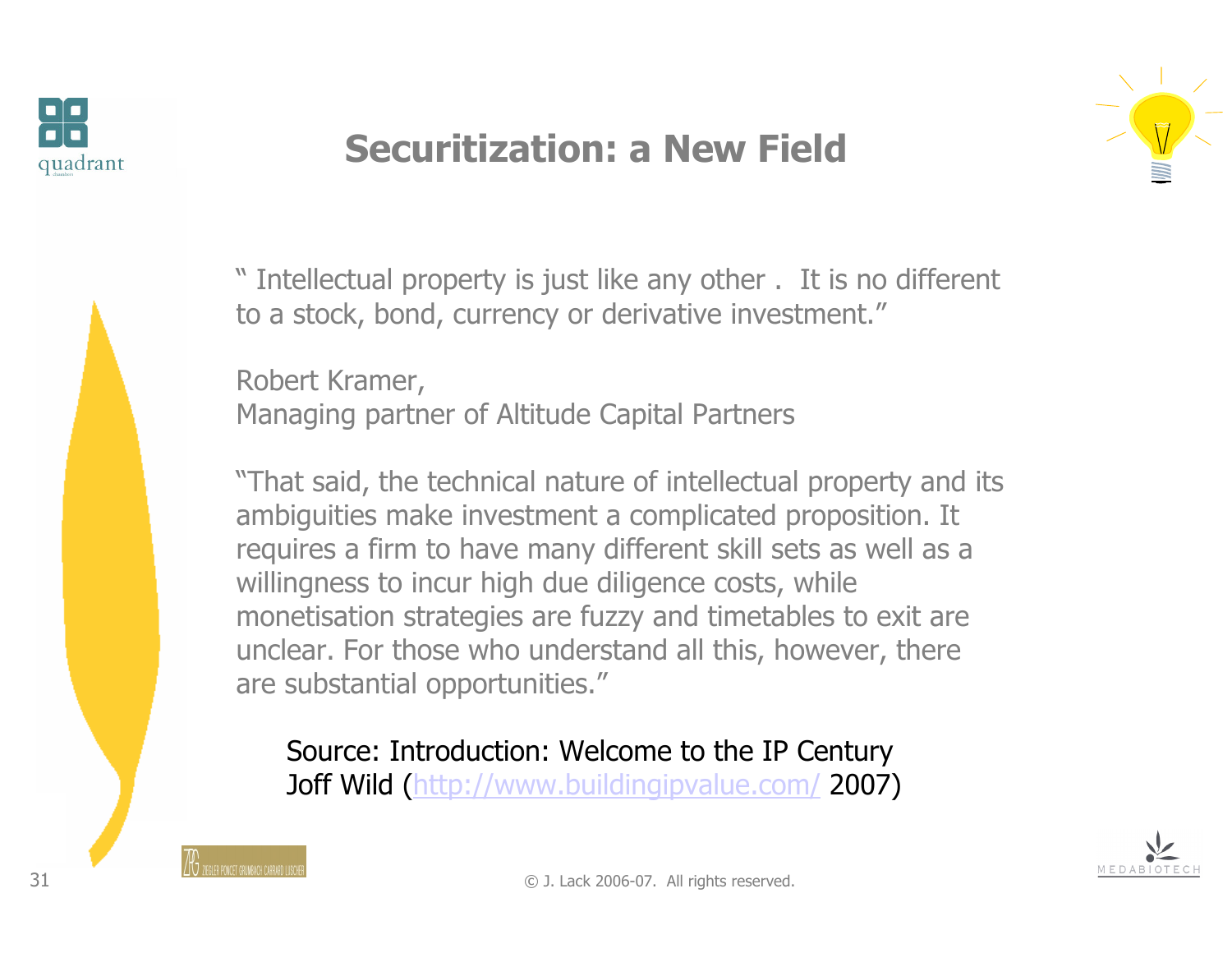# Securitization Case Studyquadrant Cambridge Display Technologies (CDT)

- $\bullet$ http://www.cdtltd.co.uk/
- $\bullet$ 1987 first patent filed (light-emitting polymers)
- $\bullet$ 1992 Cambridge co. created (seed)
- •1996 First license agreements
- •1997 US\$ 10 million (series A)
- •1999 US\$ 133 m + US\$ 16 m R&D
- $\bullet$ 2001 US\$ 28 m (internal round)
- $\bullet$ 2004 NASDAQ flotation "OLED" (approx 150 employees)
- •July 2004 capital restructure of US\$15 m in debt capital

"CDT raised cash by collateralising its IP portfolio via a credit enhancement and debt facility<br>arranged through Lloyds TSB Bank and IPI Financial Services. In taking this route, the<br>company has shown that it is possible f sized company operate successfully in a global market, it can also be a way into the financing so necessary for continued business growth."

Source: "Intellectual property is a shareholder issue"Joff Wild (<u>http://www.buildingipvalue.com/06intro/008\_011.htm</u> 2006)<br>——

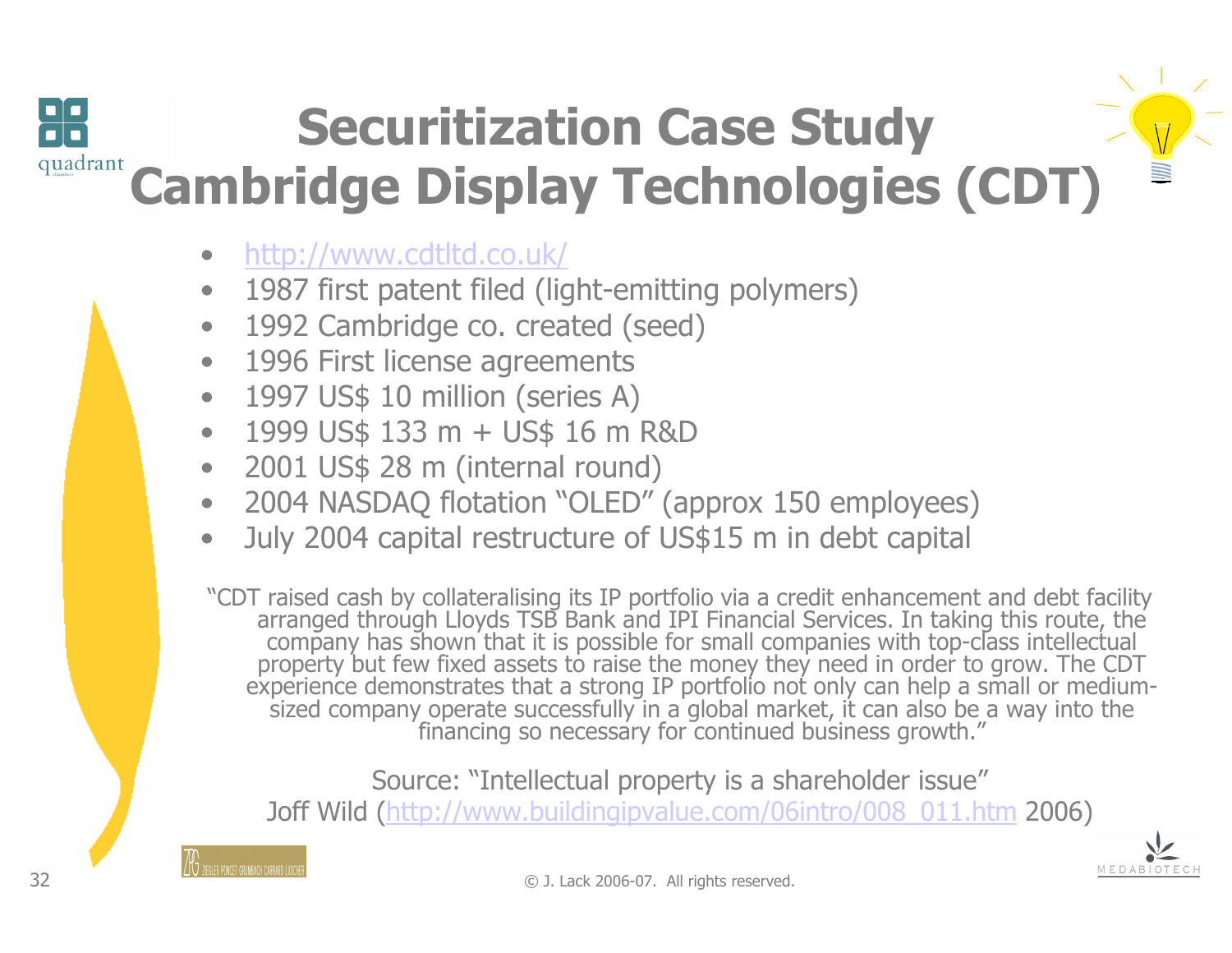





- Examples of recent deals  $(2006-07)$ <br>– Films  $(6.60)$  (US\$ 300 Mn 1.1 Bn)
	- Films  $(= 0)$  (US\$ 300 Mn 1.1 Bn)<br>Franchise (US\$ 250 Mn 1.7 Bn)
	- Franchise (US\$ 250 Mn  $-$  1.7 Bn)<br>Trademarks (US\$ 20 Mn  $-$  1.8 Bn
	- Trademarks (US\$ 20 Mn  $-$  1.8 Bn) (mainly apparel)<br>Datapts (US\$ 80 Mp  $-$  228 Mp) (pharma only utd)
	- Patents (US\$ 80 Mn 228 Mn) (pharma only -- ltd)

Increasingly sophisticated and graded (e.g., AAA Moody's rating, wrapped, etc)

Source: Jay Eisbruck, "Royal(ty) succession: the evolution ofIP-backed securitisation" (2007)

http://www.buildingipvalue.com/07intro/p.17-21%20Intro,%20Moody.pdf

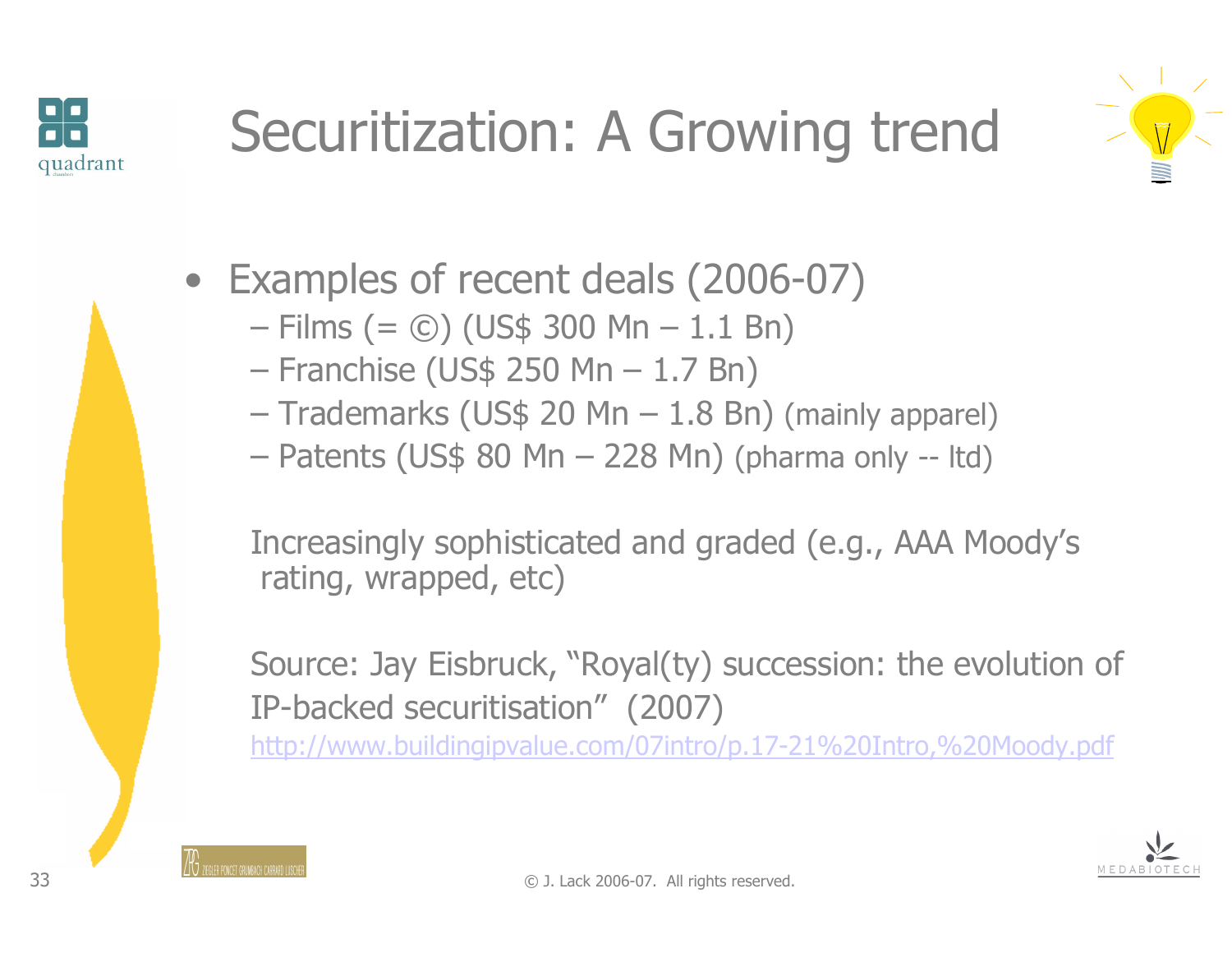



#### IP IN BUSINESS PLANS



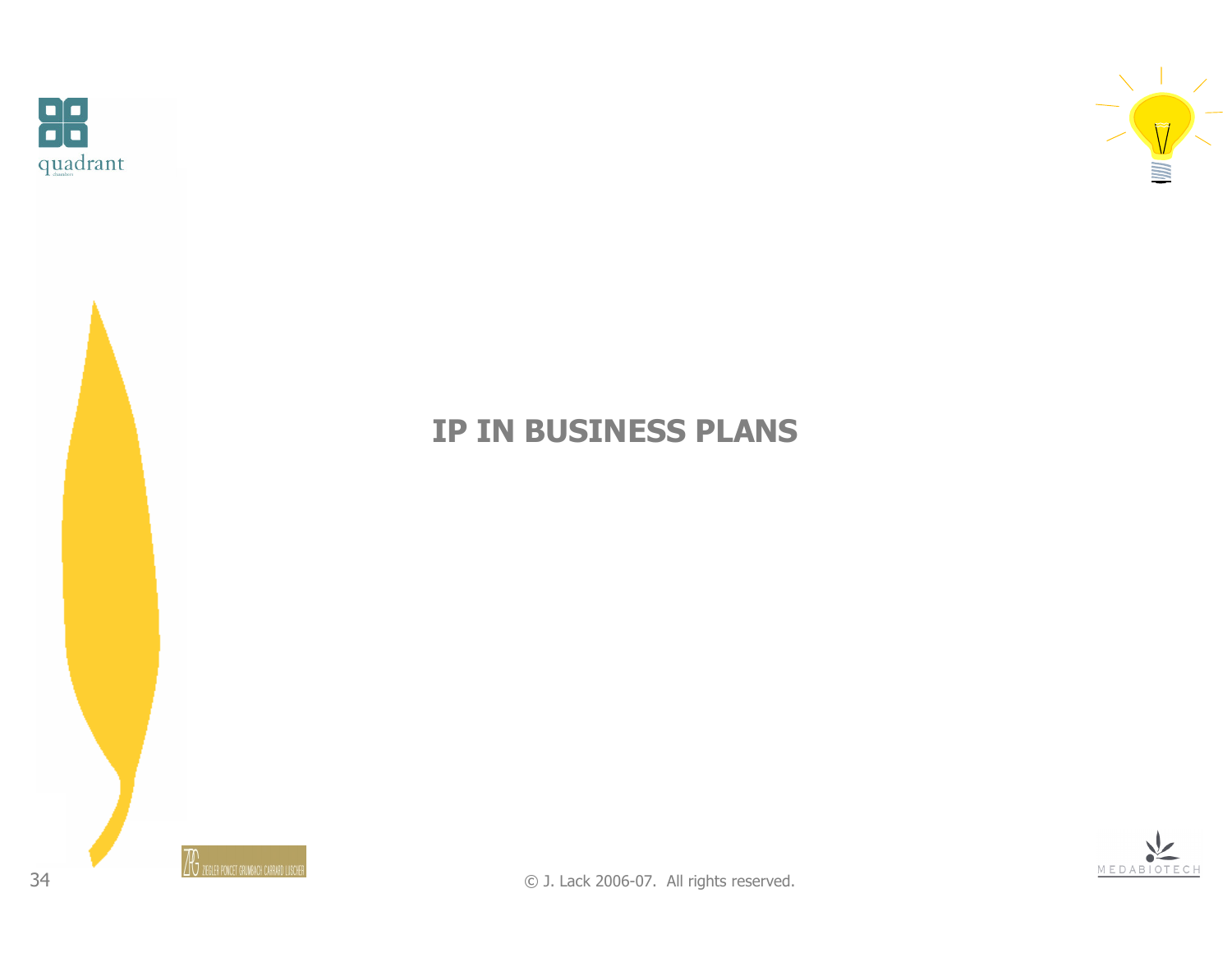

# Express Why + Four Basic 4 questions:



Be clear -- What is the purpose of your IP?

Financial revenues / royalties?Equity value generation?Barrier to entry?Recognition? Etc.



Four basic questions to always bear in mind (countryby-country):

1. Is there valid IP here?

- 2. Who does it belong to?<br>3. Am I free to use it? (Dr
- 3. Am I free to use it? (Do I have freedom to operate?)
- 4. How can I protect it?

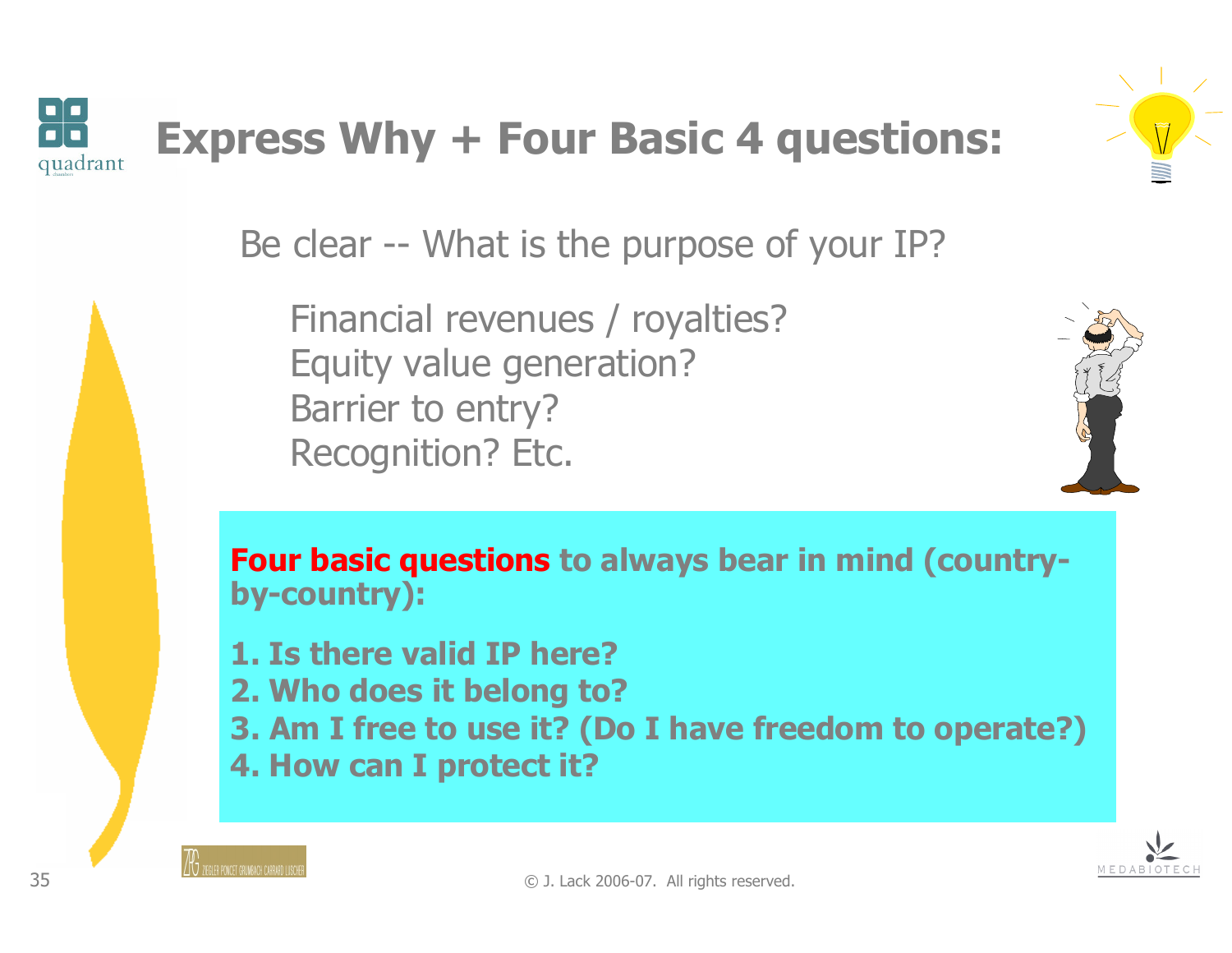



MEDAB

- 1. Describe your IP culture and strategy
- 2. Use IP symbols (Logo,  $\mathbb{O}, \mathbb{M}, \mathbb{R}$ ) set your identity clearly<br>3. Don't use "CONFIDENTIAI" on first contact document (ha
- 3. Don't use "CONFIDENTIAL" on first contact document (have two versions or use annexes after CDA is signed)
- 4. Not too much detail: focus on benefits -- better, faster, cheaper<br>5. Clearly identify your IP assets and list as a portfolio/table (Clarif
- 5. Clearly identify your IP assets and list as a portfolio/table (Clarify what is meant by "5 patents" – unless you want to be non-specific, e.g., "patent pending" can also mean US design patent)
- 6. If applications, address patentability issues (e.g., opinion of counsel on claims likely to issue, Search Report)
- 7. Address Freedom to Operate issues & closest IP (EU Opinion letters:<br>hut heware of waiver of US attorney/client privilege) but beware of waiver of US attorney/client privilege)
- 8. Discuss ability to exclude others (i.e., scope of claims)<br>9. List vour relations with your IP firm(s): global innut. I
- 9. List your relations with your IP firm(s): global input. Demonstrate understanding of US-specific issues (largest single patent market).
- 10. Facilitate due diligence (e.g., a signed chart addressing inventorship, ownership hest mode no  $3^{rd}$  party IP) ownership, best mode, no 3rd party IP)
- 11. Use and show model HR contracts & lab notebooks policies<br>12. Clarify rovalty stacking as % of net sales and show your IP
- 12. Clarify royalty stacking as % of net sales and show your IP budget

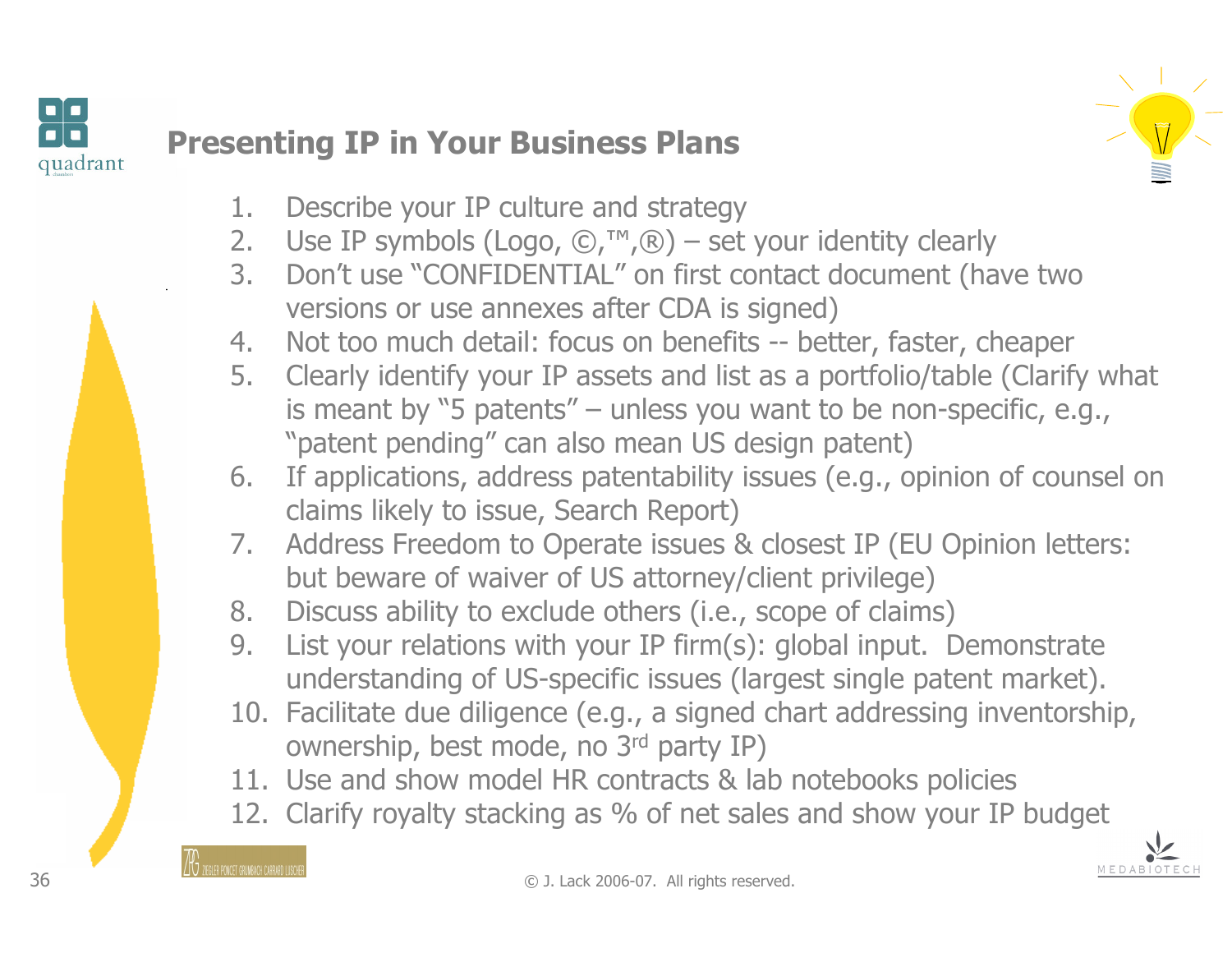

## Use Trademarks: But use them correctly!



- •Use the  $TM$  sign: Start to have a consistent branding policy (e.g., for the name of your technology or products ranges) and explain you protection policy (e.g., DOLBY). If you already can use an ® (NB careful of country and should not be mislabelled), this should be listed as an IP asset. If in doubt use ™ sign.
- • Always use capitals/upper case for the whole trademark(e.g., "KLEENEX", not "Kleenex").
- • Always use as an adjective (make sure there is a noun) (e.g., "a JEEP car" not "a JEEP").

#### "USE IT, USE IT RIGHT, OR YOU LOSE IT"

Davey Bowman, Becton, Dickinson & Co.

This applies to external & internal communications



© J. Lack 2006-07. All rights reserved.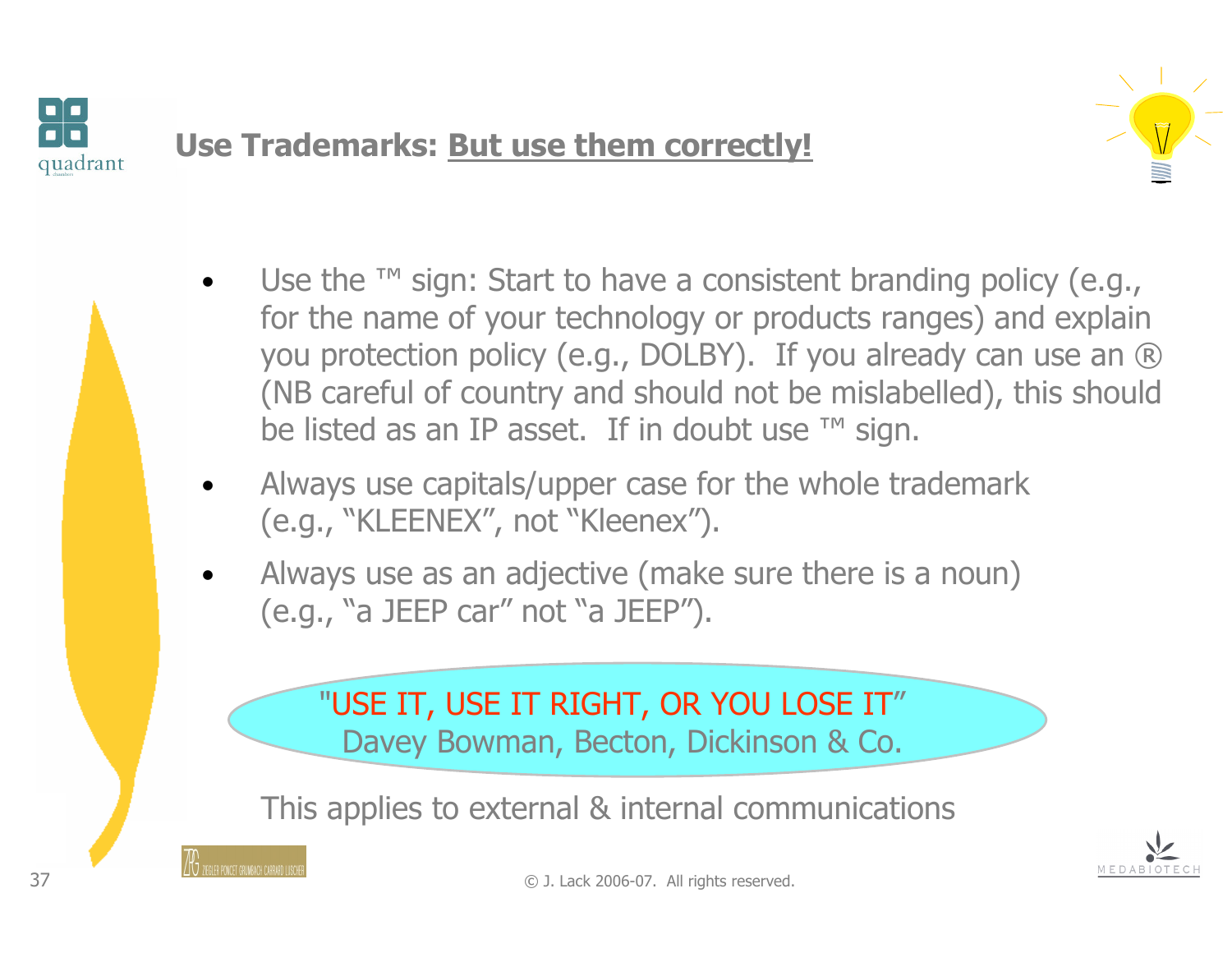

# Remember Costs of a Patenting Strategy (time + cost info)Budget Accordingly!

- 1.Conception of invention
- 2.Sending Invention Disclosure Form to the Patent Department or your lawyer
- 3.Filing of "priority" patent or provisional application by patent attorney and inventor(s) (Approx.<br>  $cost = US5 -10.000$  TIMELINE STARTS TO COUNT! TIMELINE STARTS TO COUNT!
- 4.Filing of foreign counterparts or PCT (decision  $= 6$  months; deadline  $= 12$  months)
- 5.Publication of application -- 18 months
- 6. Examination by granting authority to ascertain novelty, inventive step etc. Docs received: Search Report, Written Opinion, PCT International Preliminary Examination Report (Office actions = negotiations with Patent Office) (*Can be most expensive = attorneys bill/hour!*)
- 7.Interference (only in U.S.A. – but need to check published applications now) *(NB. As expensive* as litigation = US\$ 1,000,000 or more!)
- 8. PCT national/regional phase applications are filed: (30 months from priority filing date) (NB.Translations are expensive!) *(Approximate cost = US\$ 120'000 for 5 countries)*
- 9.Grant (NB. This happens country by country, even if based on PCT or EPO application)
- 10.Opposition (9 months from grant - only in EPO.) (NB. Expensive and long!)
- 11.Annual maintenance fees over 20 years (Approximate cost =  $US$$  150'000 for 5 countries)
- 12.Enforcement/attack (USA = US\$ 1-5 MN, Europe = US\$ 200,000/country)

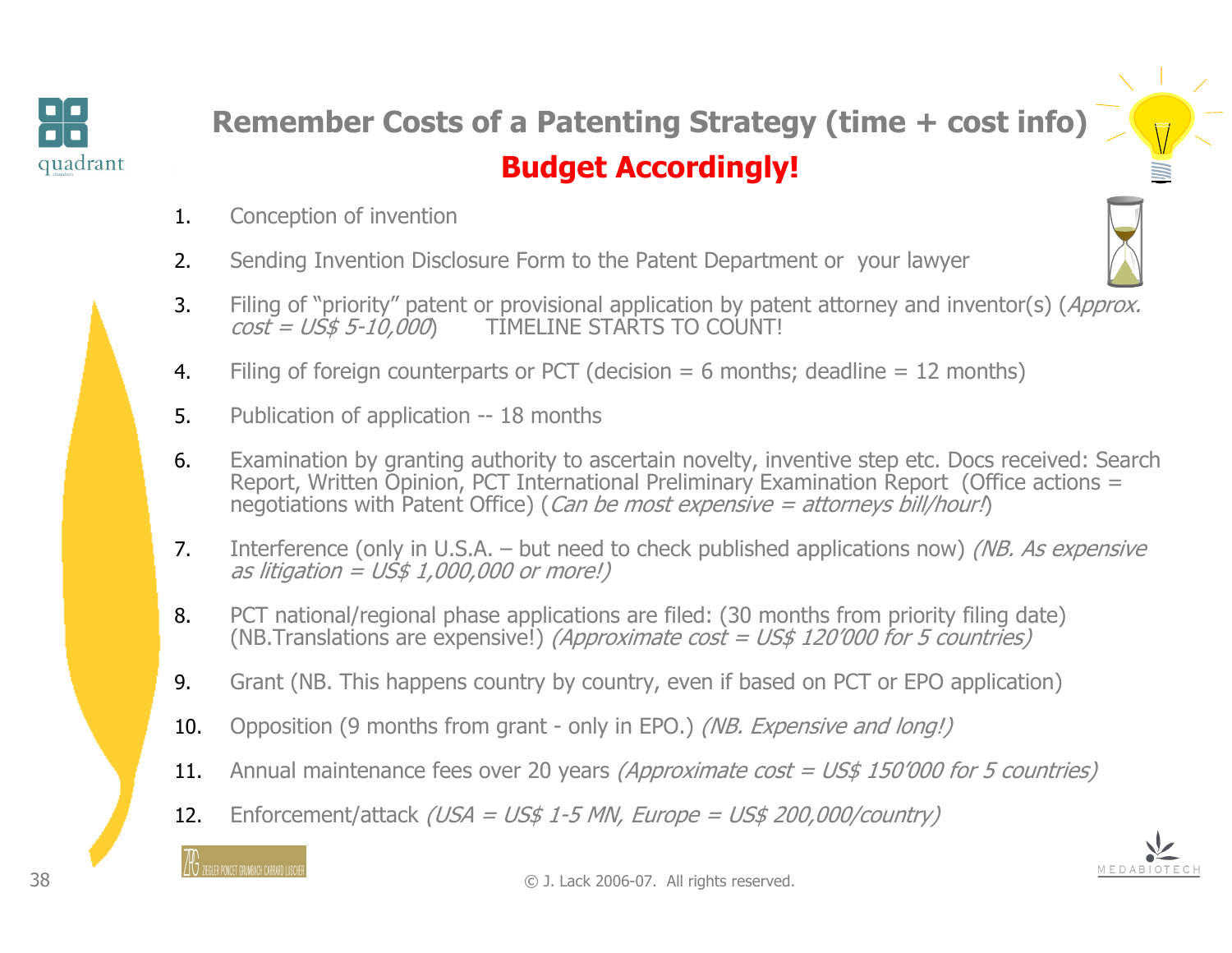



#### Patent Costs: Two Sample Estimates

Filing Fees Translation/Recording FeesAnnuities

40 Pages 20 Claims\* USA, EPO,Japan, Canada,Australia and Korea 20 Pages 5 Claims \* (EPO-designating only Italy, France, Germany, United Kingdom) and Japan

\$310,000

\$85,000

 $*$  = No of claims can make a big difference e.g., Japan 5 claims =  $$35,000$  vs. 20 claims =  $$110,000$ 

Source D. Johnson: Mintz Levin, Boston (2001)

NB: THIS DOES NOT INCLUDE ATTORNEY FEESConclusion: Plan Accordingly!

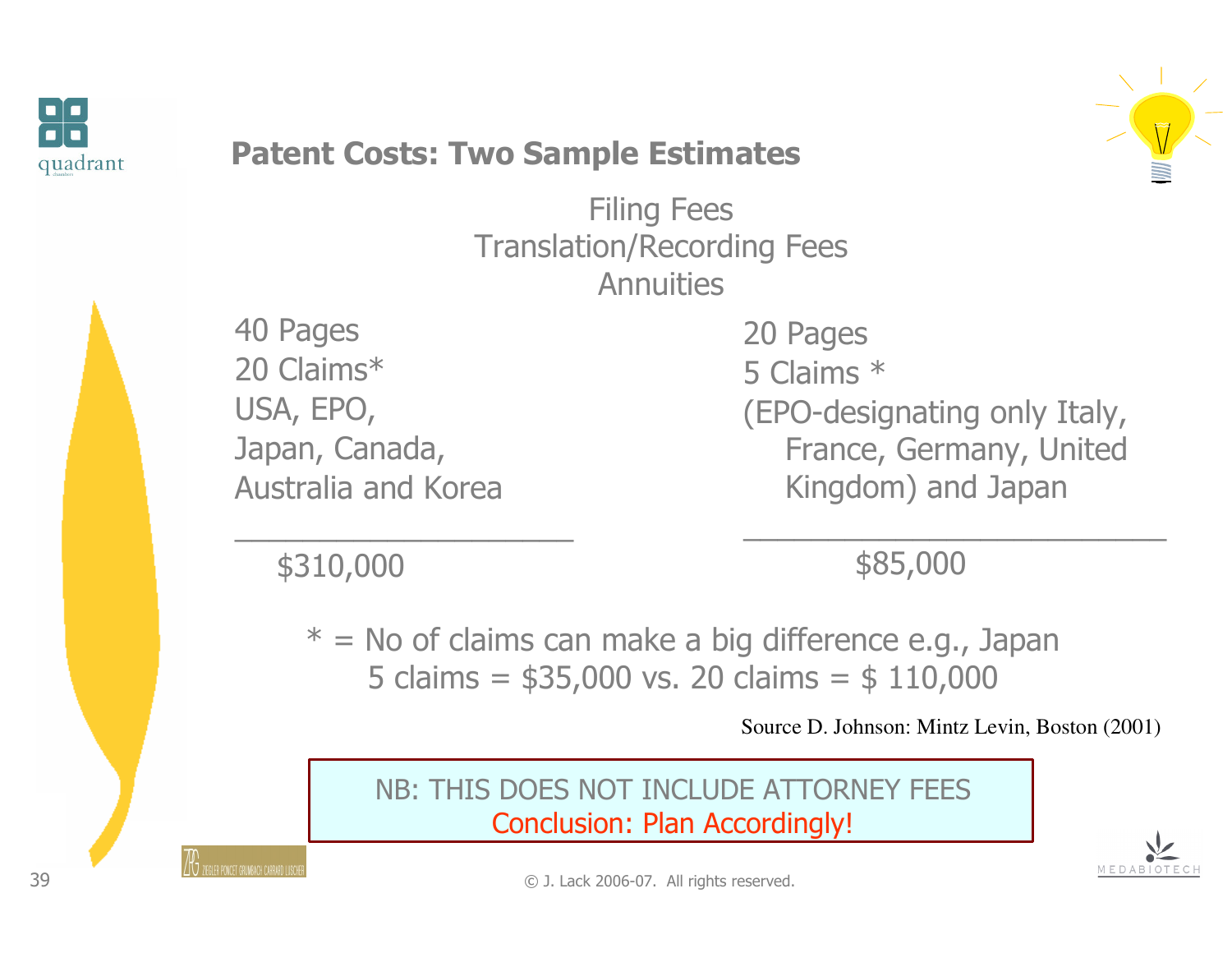

#### Sample Annuities for a Single Biotech Patent (in US\$)



NB: Europe only: USA & Japan not included



Source D. Johnson: Mintz Levin, Boston (2001)

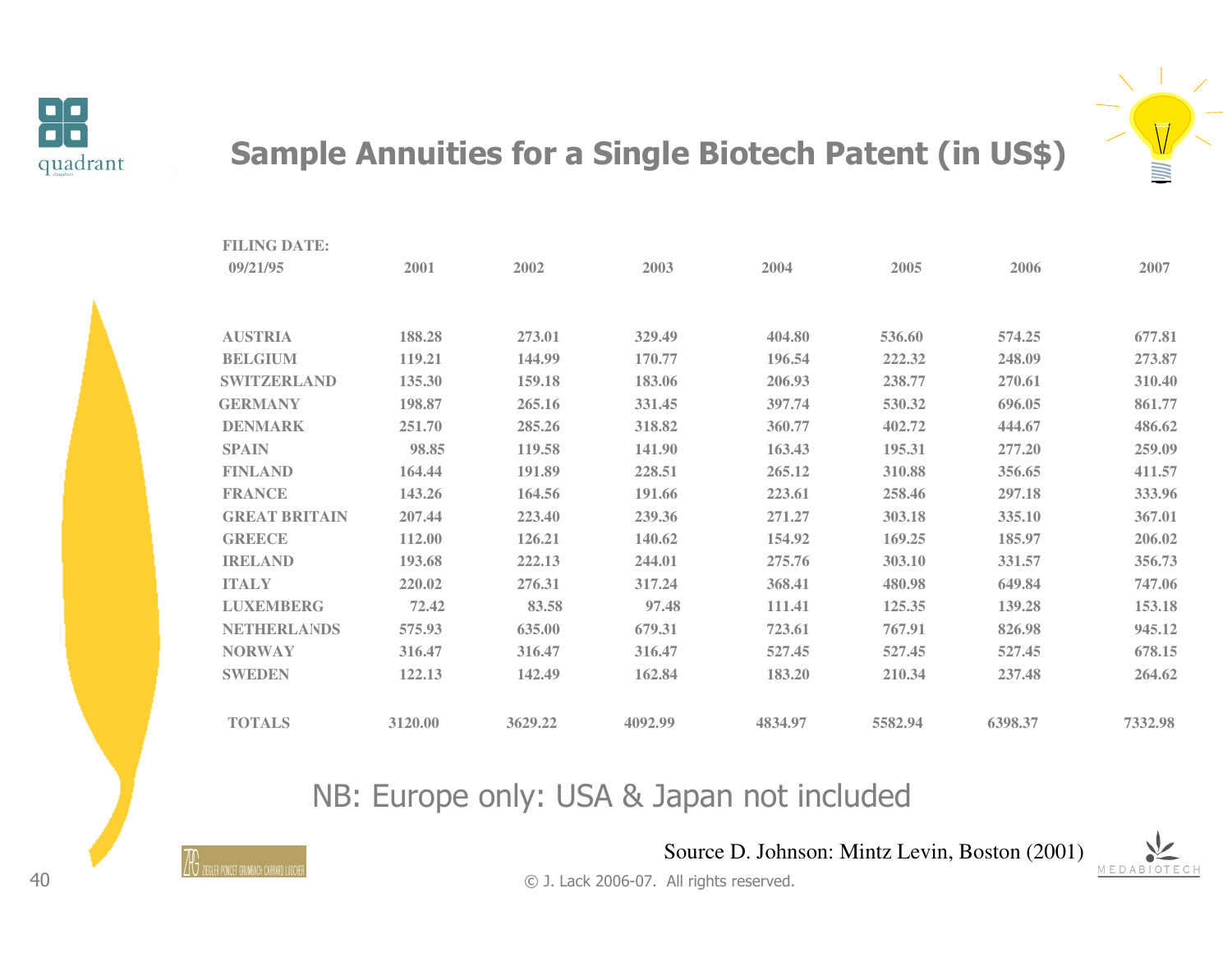



- $\bullet$ Product = new high-end luxury cosmetics product
- $\bullet$  Which Categories?: The NICE Classification System: http://www.wipo.int/classifications/fulltext/nice8/enmain.htm
- Possible classes = 3 (cosmetics), 9 (glasses), 14 (jewellery), 16 (stationery), 18 (leather bags), 25 (clothes) •(stationery), 18 (leather bags), 25 (clothes)
- • $CH$  search  $= CHF 950$
- $\bullet$  $1<sup>st</sup>$  Swiss registration (6 classes) = CHF 2,600
- $\bullet$ 2<sup>nd</sup> International Madrid Protocol filing = CHF 17,130
- $\bullet$ 3rd Additional non-Madrid Countries: (ave. CHF 2,000 / country)<br>CHF1'700

INDIA CHF1'700 INDONESIA CHF 2'200 HONG KONG CHF 2'300 MALAISIA CHF 1'800 TAIWAN CHF 2'200 THAILAND CHF 2'000 CANADA CHF 2'200<br>SAUDI ARABIA CHF 4'400 SAUDI ARABIA CHF 4'400 UNITED ARAB EMIRATES CHF 7'000 ISRAEL CHF 2'300<br>
OMAN CHF 3'600 OMAN CHF 3'600

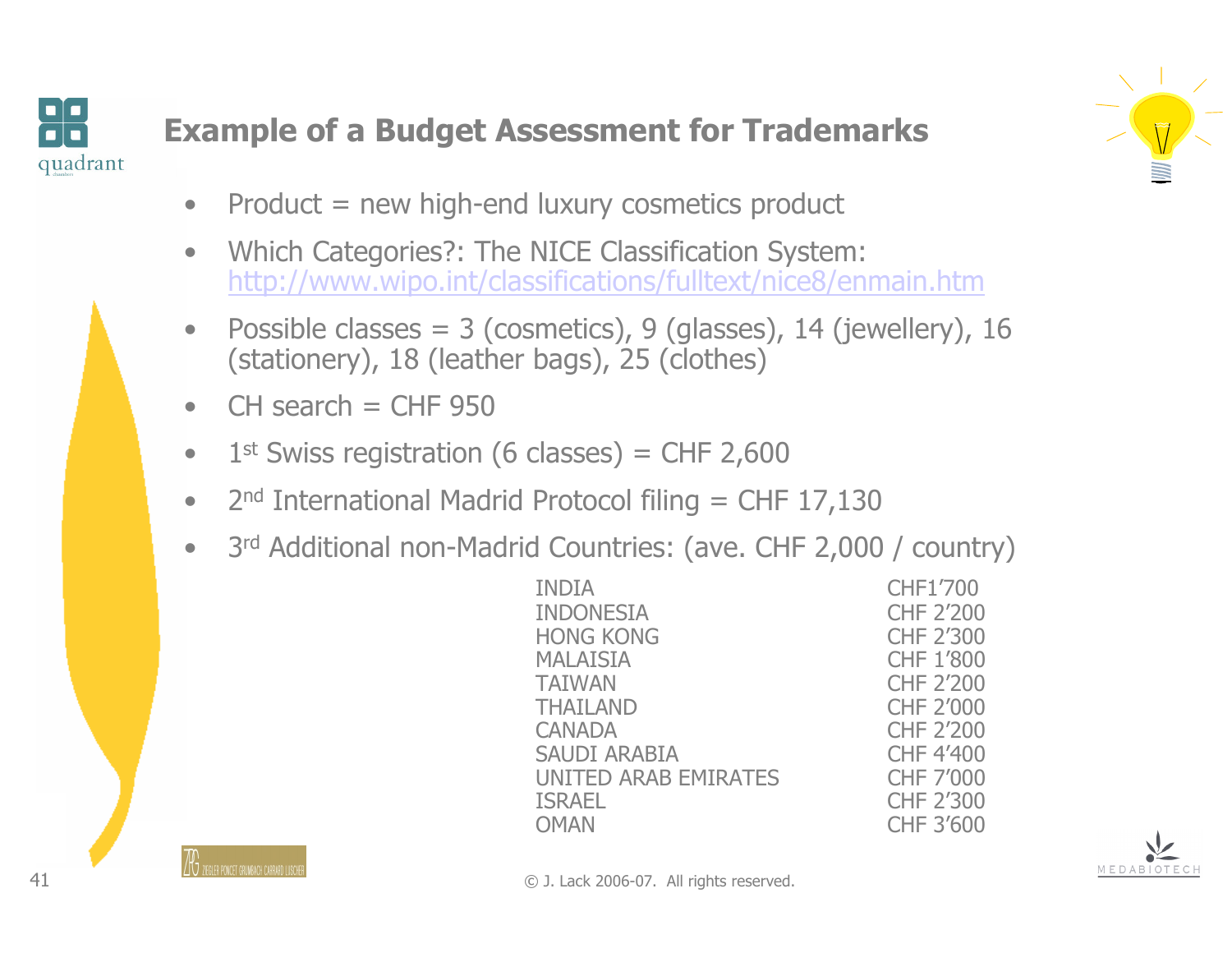



#### Remember Typical IP Errors That Can Prove Fatal

- •Patentable  $\neq$  Freedom to Operate (i.e., need legal opinions)
- $\bullet$ US vs. Rest of World (different standards e.g., best mode)
- $\bullet$ Issued patent  $\neq$  Valid or Enforceable Patent (litigation is the test)
- $\bullet$ Importance of File Wrappers: Scope of final claims as issued
- $\bullet$ Strategy: "Defensive" vs. "Offensive" applications (anti-competition?)
- $\bullet$ Check and re-check ability to design around your pending claims
- •Budgeting Costs: Don't run out of cash when you get to issuance fees!
- •Enforcement issues: Never underestimate other side and be prepared.
- • (Co-?) Ownership issues. Impact of inventor "inflation" or "deflation"? 3 co-ownership regimes (joint, severable, severable but share).
- • Strengths of licenses or wrong IP strategies: Exclusive? Revocable? Assignable? Access Rights?
- • Royalties: Stacking? Be conservative with numbers or show a range of possibilities



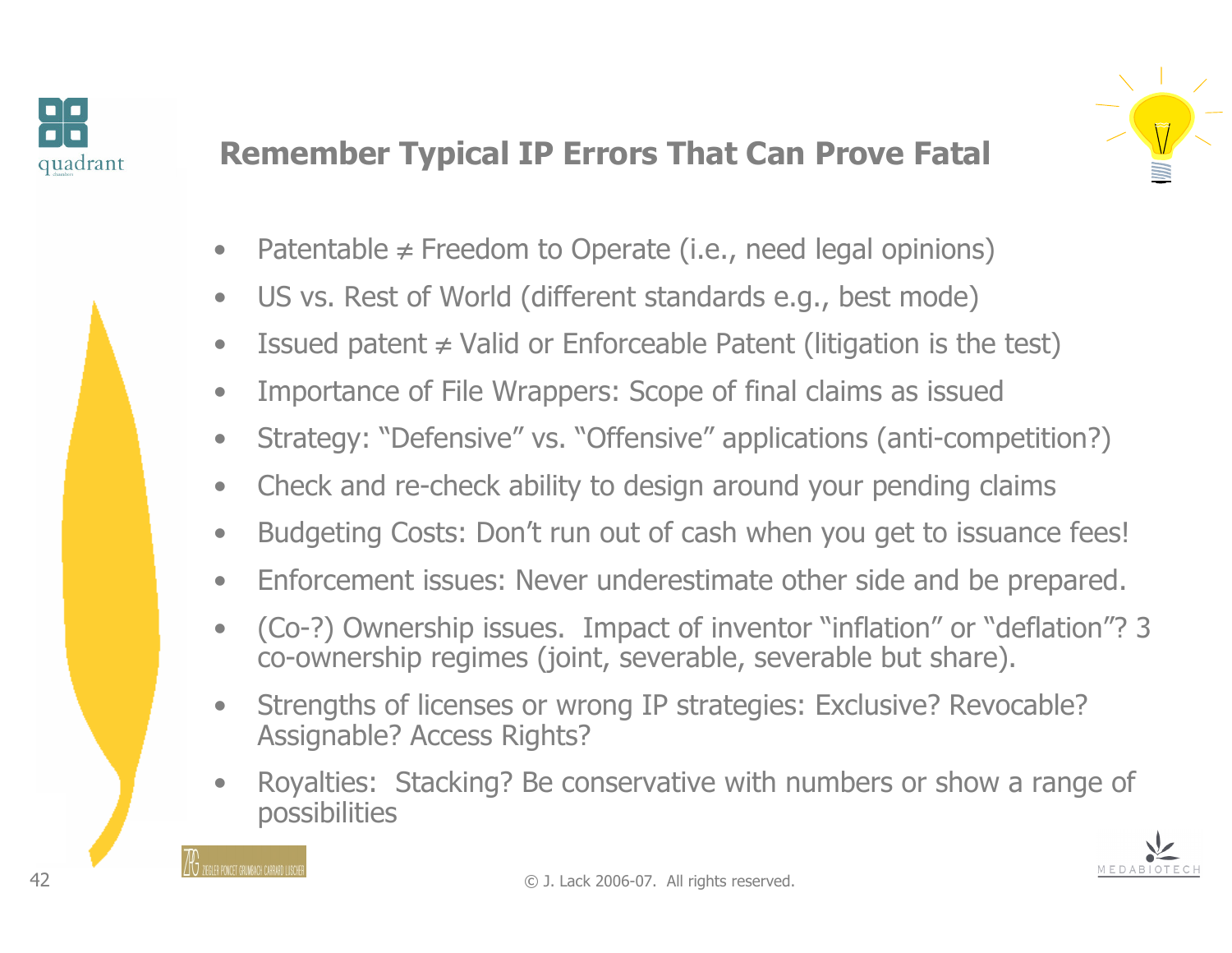

# **Overall**



- $\bullet$ No "one-size fits all" solution: you need to innovate with your IP as well
- $\bullet$  Each strategy will be person, time and industry-specific (e.g., Intel at first  $\neq$  Intel today)
- $\bullet$ Think it through: costs and timing issues
- $\bullet$ What are your most important IP rights?
- •What are your cash needs?
- $\bullet$ What are your greatest concerns (SWOT analysis)?
- •What would your competitors like to know?
- • What are your main trade secrets ? Are they sufficiently understood and identified?
- $\bullet$ What do you want to protect & how can this be done?
- $\bullet$ What feels right in your local culture/industry?
- $\bullet$ How are you communicating your IP's value?
- • Do you have the right relationship with your IP counsel? (Each SME is unique and over the course if time will know itself what is best.
- •Avoid "GIGO" and constant changes

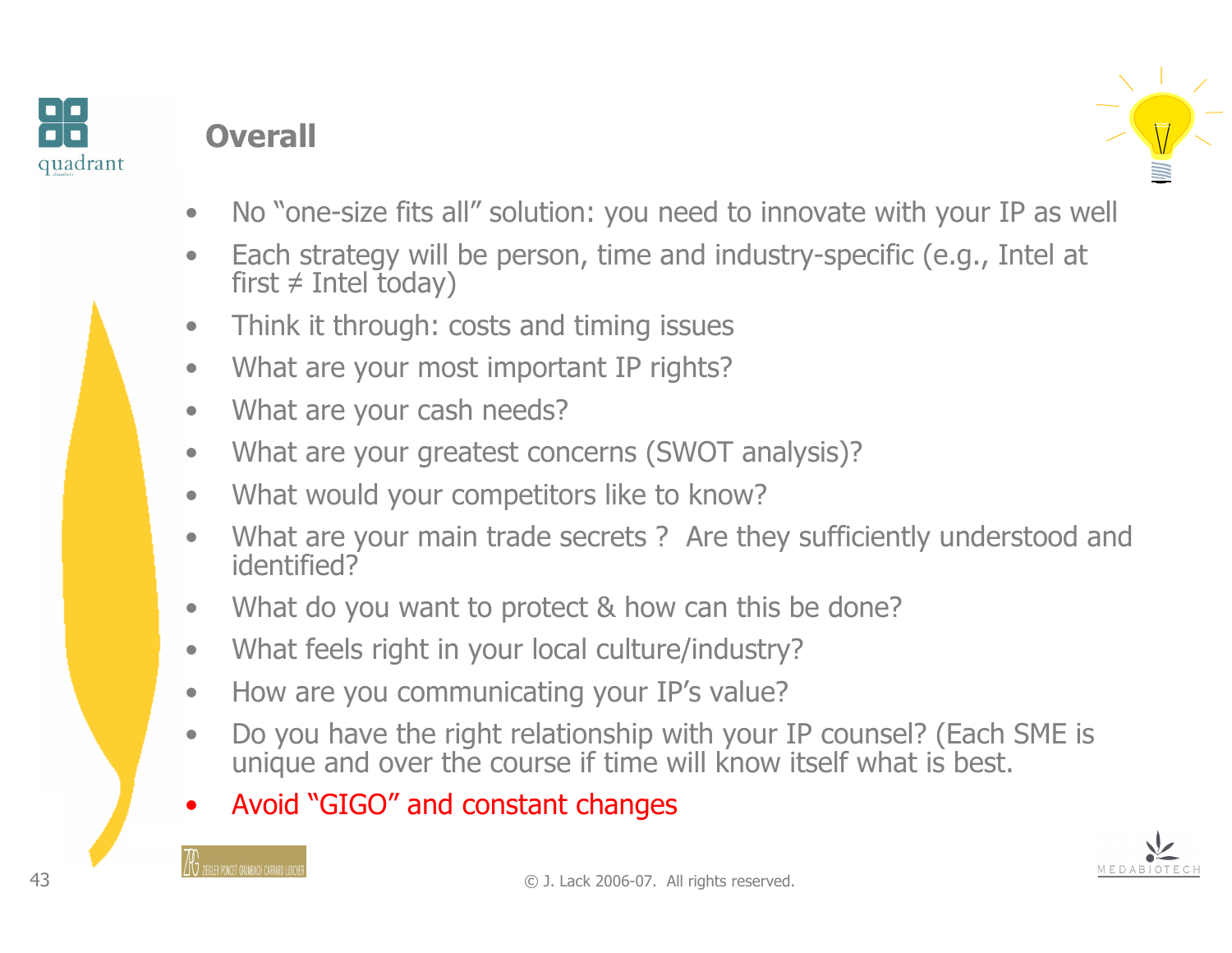

# **Conclusions**





- $\bullet$ Start early on a consistent IP policy
- $\bullet$ Plan, prepare and communicate accordingly
- $\bullet$ Know your sources of finance: who do you plan to target?
- $\bullet$ Know your projected IP commercialization strategy
- $\bullet$ Know your IP budget and cash needs
- $\bullet$ Be careful when trying to set valuations on your IP
- $\bullet$ Consider using ADR, even in the absence of disputes